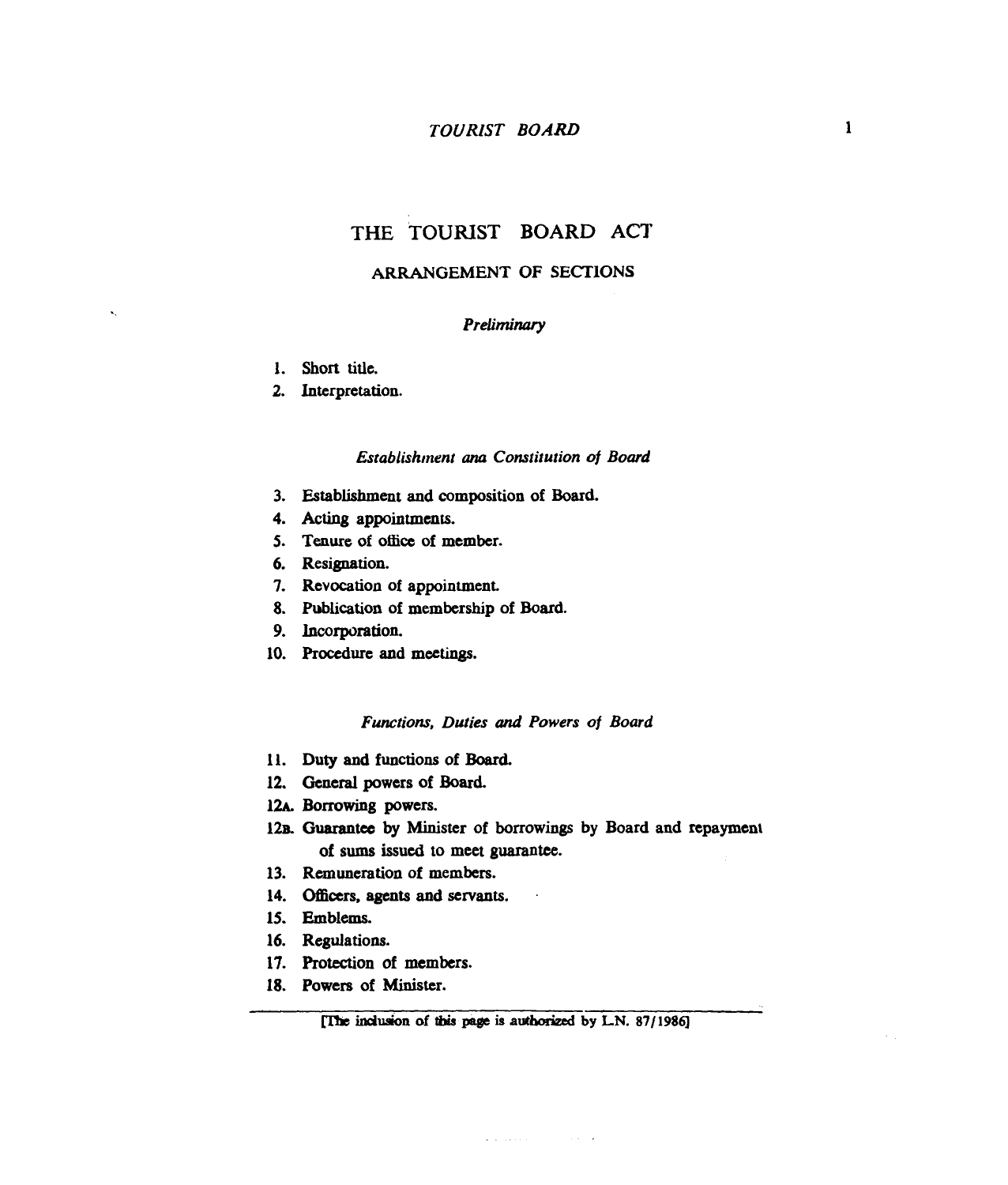#### *Financial Provisions*

- **19. Funds and resources of Board.**
- 20. Accounts and audit.
- **21. Annual report and estimates.**

#### *Miscellaneous*

×

- **22. Tourist accommodation to be licensed.**
- **23. Licences for tourist accommodation.**
- 23A. Power to require licensing of tourism enterprises.
- 23B. Grant of licences for tourism enterprises.
- **23c. Refusal to grant or renew licence under section 238.**
- 23D. Revocation of suspension of licence.
- 23<sub>E</sub>. Appeal.
- **23~. Enforcement of orders.**
- 24 **Offences**.

#### **SCHBDULB**

**indueion** *at* thb *pga* **is** *outbonzed* ' **by LN. 87/1986]**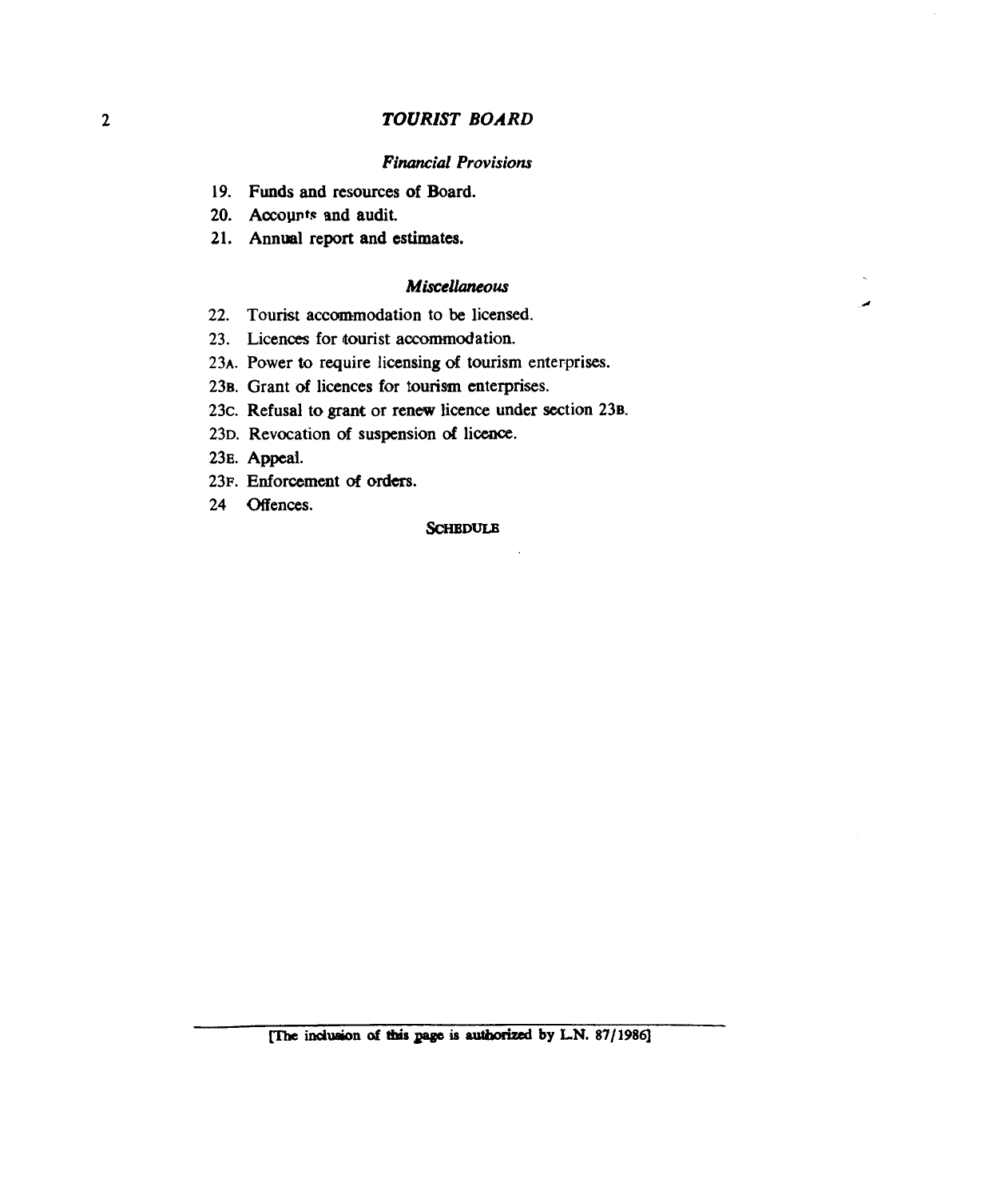| THE TOURIST BOARD ACT<br>[1st April, 1955.]                                                                                                                                                                                                                                                                                                                                     | Laws<br>61 of 1954,<br>68 of 1960.<br>Acts<br>18 of 1963,<br>43 of 1 <b>965,</b><br>12 of 1968,<br>42 of 1 <b>9</b> 69<br>2nd and 3rd<br>Schs.,<br>13 of 1970,<br>33 of 1971, |  |  |
|---------------------------------------------------------------------------------------------------------------------------------------------------------------------------------------------------------------------------------------------------------------------------------------------------------------------------------------------------------------------------------|-------------------------------------------------------------------------------------------------------------------------------------------------------------------------------|--|--|
| Preliminary                                                                                                                                                                                                                                                                                                                                                                     | 19 of 1972,<br>31 of 1975,<br>47 of 1975,<br>7 of 1985.<br>12 of 1985<br>Sch.<br>34 of 1999.                                                                                  |  |  |
| 1. This Act may be cited as the Tourist Board Act.                                                                                                                                                                                                                                                                                                                              | Short title.                                                                                                                                                                  |  |  |
| 2. In this Act, unless the context otherwise requires—                                                                                                                                                                                                                                                                                                                          | Interpreta-<br>tion.                                                                                                                                                          |  |  |
| "the appointed day" means such day, not being earlier 43/1965<br>than six months after the 11th December, 1965,<br>as the Minister shall specify in a notice published<br>in the Gazette and in at least one issue of a<br>daily newspaper printed and circulating in<br>Jamaica;                                                                                               | S. 2 (a).                                                                                                                                                                     |  |  |
| "the Board" means the Tourist Board established in<br>accordance with this Act;                                                                                                                                                                                                                                                                                                 |                                                                                                                                                                               |  |  |
| "chairman" means the chairman of the Board;                                                                                                                                                                                                                                                                                                                                     | 68/1960<br>S. 2 (1).                                                                                                                                                          |  |  |
| "hotel" means an establishment falling within any of 43/1965<br>the categories of buildings prescribed by regula-<br>tions made under this Act as constituting hotels<br>for the purpose of this Act;                                                                                                                                                                           | S. 2(b).                                                                                                                                                                      |  |  |
| "resort cottage" means subject to section 16 (1) (b) any $33/1971$<br>building containing not less than two furnished $\frac{5}{7/1985}$<br>bedrooms, a furnished living room, bathroom faci- S. 2 (a).<br>lities and facilities for the preparation and con-<br>sumption of meals, and used for the accommoda-<br>tion of transient guests, including tourists, for<br>reward; |                                                                                                                                                                               |  |  |

**<sup>[</sup>The inclusion of this page is authorized by L.N. 3/2001]**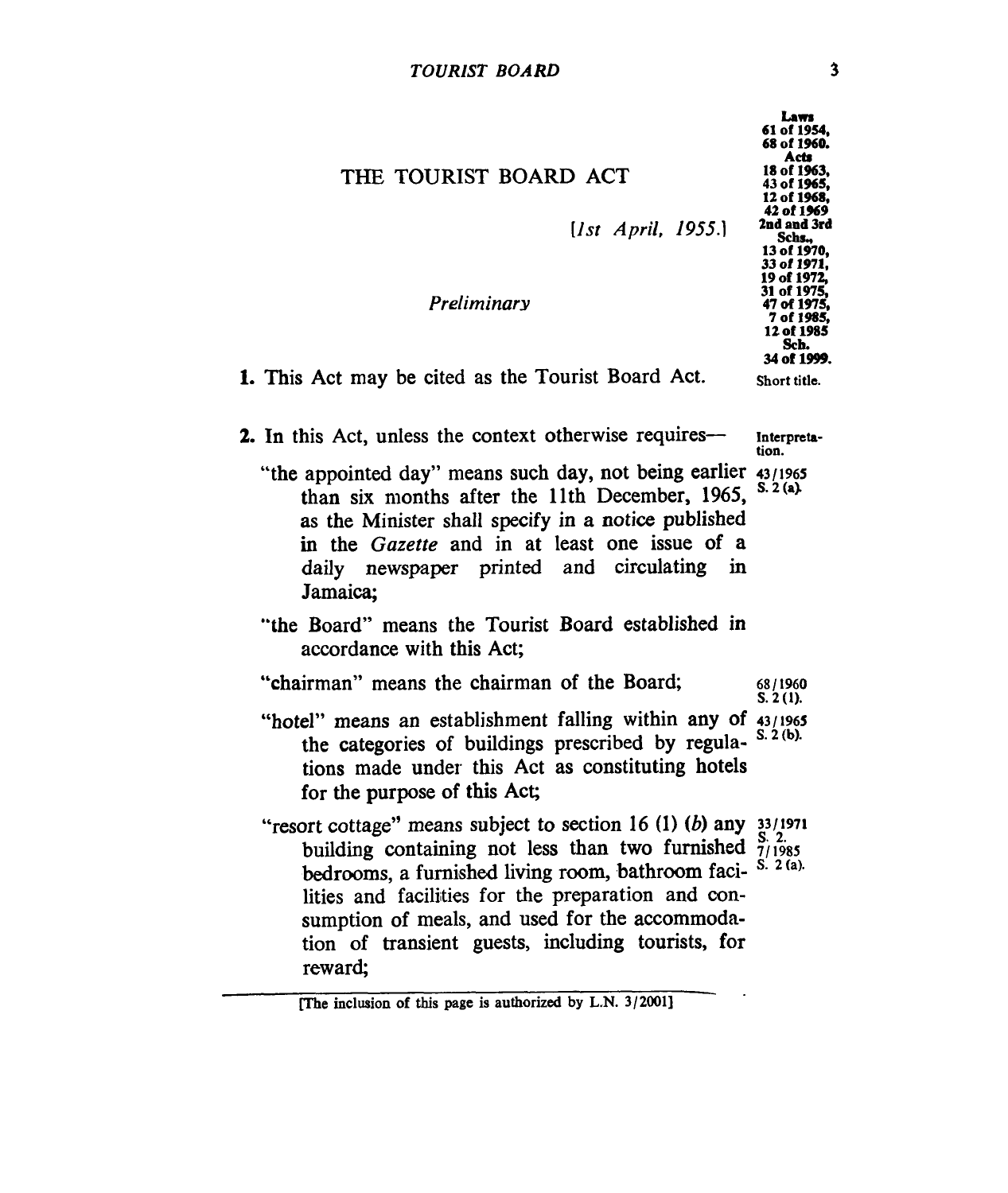**7/ 1985** 

"tourism enterprise" means, subject to section 23<sub>A</sub>, the provision in Jamaica of-

- *(a)* any car rental or U-drive services or any service of rental of motor vehicles as defined in section 11 of the Road Traffic Act:
- *(b)* sites and other facilities for camping;
- *(c)* water sports services;
- *(d)* any other service,

utilized by or offered to tourists and declared by the Minister, by order, to be a tourism enterprise;

"tourist" means a person, not being the holder of a Jamaican passport, who is in Jamaica-

- *(a)* on a visit; or
- *(b)* intransit, from a place outside Jamaica to some other place outside Jamaica;

"tourist accommodation" means, subject to section **16**   $(1)$   $(b)$ , a hotel, resort cottage or any other premises or any vehicles, boats, ships or places where accommodation is offered to tourists for reward;

"water sports" includes scuba diving, water skiing, jet skiing, parasailing, sunfish sailing, boat excursions, snorkelling and such other sports activities as the Minister may by order declare to be water sports for the purposes **af** this Act.

# *Establishment and Constitution of Board*

Establish- **3.**-(1) There shall be established for the purposes of **composition** this Act a body to be called the Tourist Board:

**18/1963** Provided that it shall be lawful **for** the word "Jamaica" to be used in such manner as the Board may approve, as part of their name, in any communication or document **or**  in any proceedings.

ment and **of Board. S. 3 (a).** 

- 13/1970 **(2)** The Board shall consist of  $\sim$  8. 2.
	- *(a)* a Director of Tourism; and **s. 2.**

**phe inclusion of this page is authorized by L.N. 3/2001]**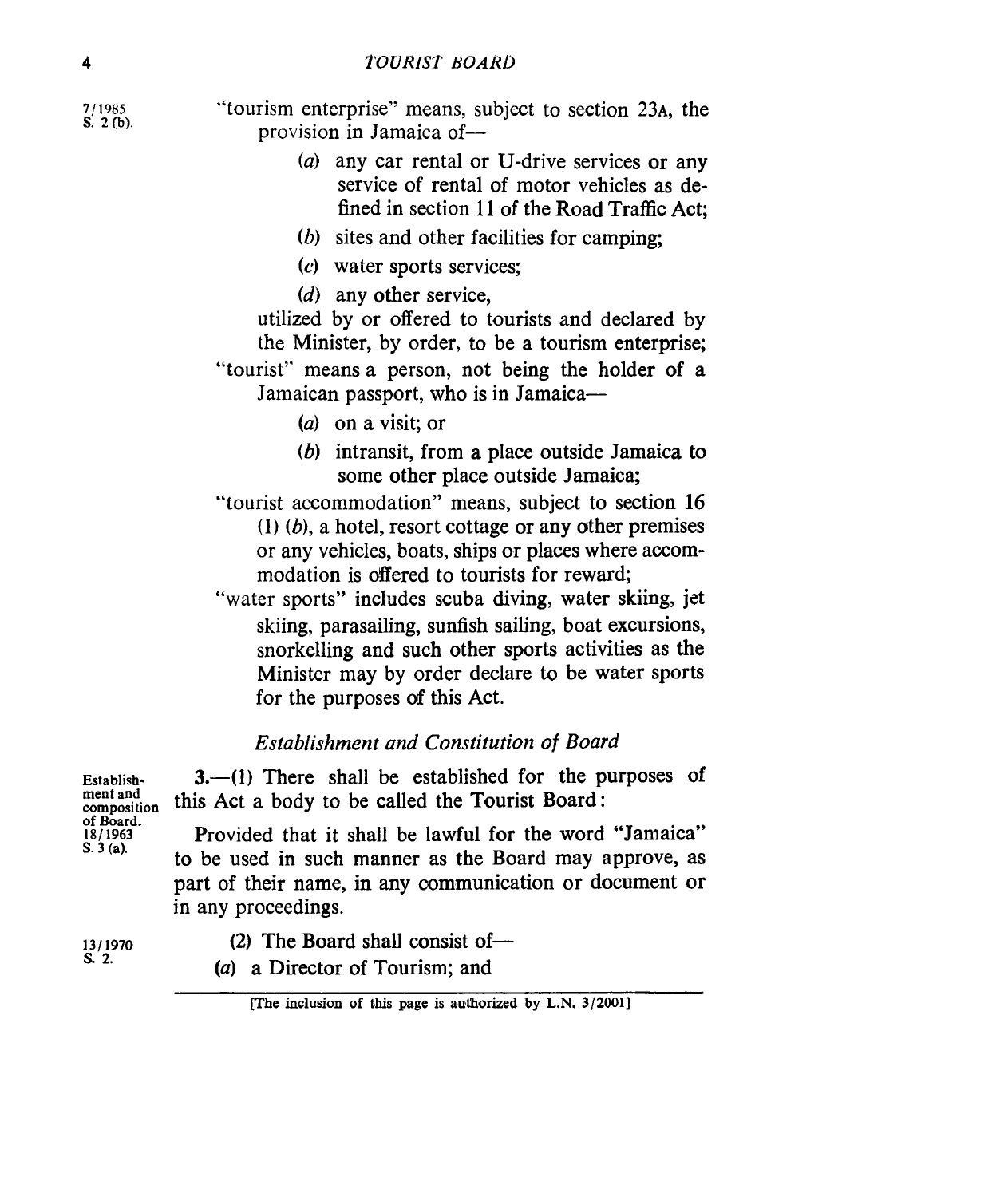*(b)* not less than five nor more than eleven other **71198s s. 3.** members,

appointed by the Minister by instrument in writing.

the Board to be chairman thereof. (3) The Minister shall appoint one of the members of

**4.**--(1) If the chairman is absent or unable to act, the Acting Minister may appoint any person, whether a member of **appoints. 4.** the Board or not, to act temporarily as chairman.

**18/1963** 

**(2)** If any member of the Board other than the chairman is absent or unable to act, or has been appointed under subsection (1) to act temporarily as chairman, the Minister may appoint any person to act temporarily in the place of that member.

**5. A** member of the Board shall, subject tc the pro- **Tenureof**  visions of this Act, hold office for a period not exceeding  $\frac{\text{office of}}{\text{member}}$ three years, but such member shall be eligible for reappointment.

**6.**--(1) Any member of the Board, other than the chair- Resignation man, may at any time resign **his offie** by instrument in writing addressed to the Minister and transmitted through the chairman, and from the date of the receipt by the Minister of such instrument, such member shall **cease** to be a member of the Board.

**(2)** The chairman **may at any time resign his** office by instrument in writing addressed to the Minister and such resignation shall take effect **as** from the date of the receipt of such instrument by the Minister.

**7.** The Minister may at any time revoke the appointment Revocation **ment of any** member **of** the Board.

**of appoint-181 1963** 

indujon **of this page is aucborized by LN. 87L198q** *s.6.* 

5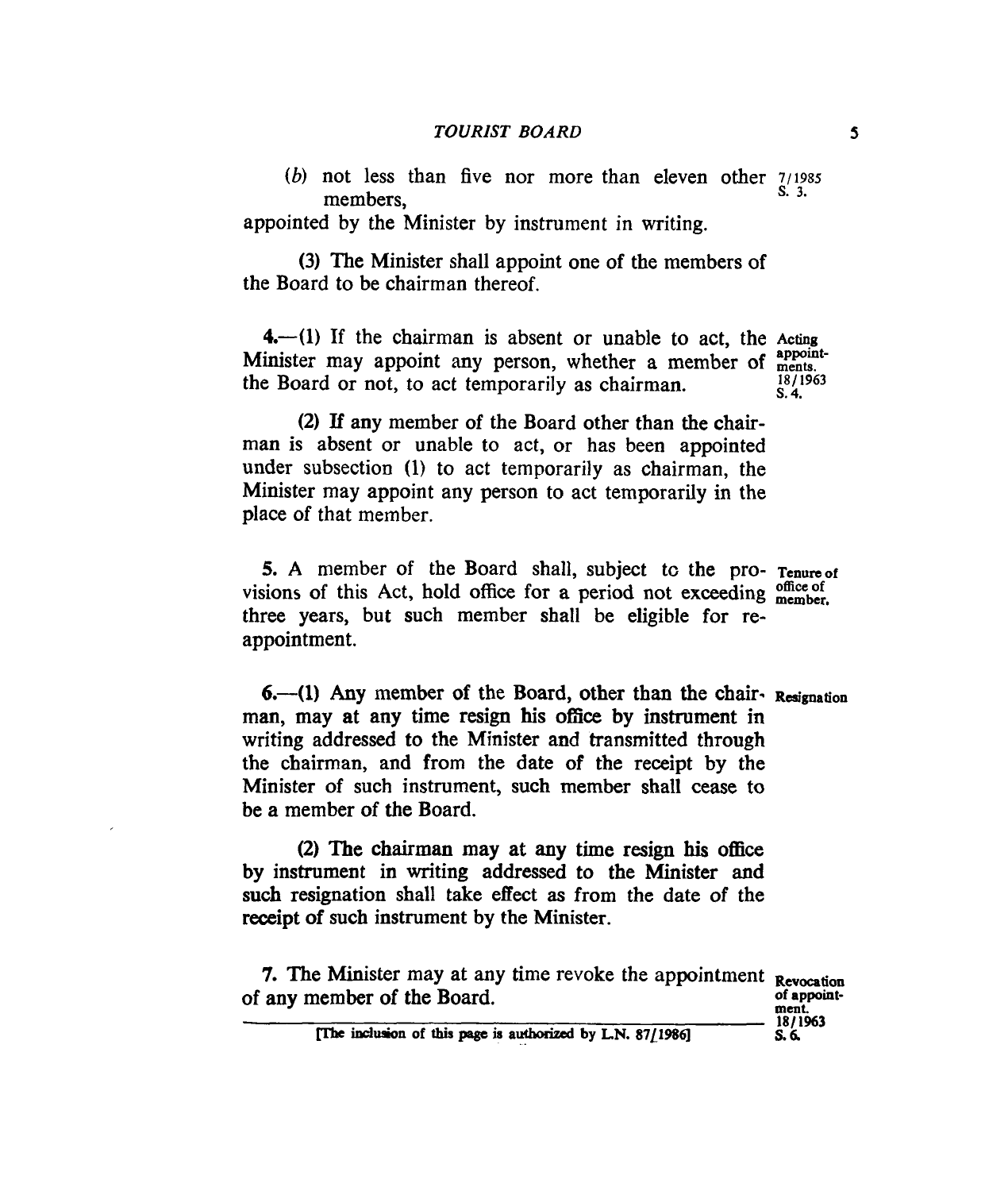**Publication of membership of Board. 8.** The names of all members of the Board as first constituted and every change in the membership thereof shall be published in the *Gazette.* 

**Incorporation.** 

**9.**-(1) The Board shall be a body corporate having perpetual succession and a common seal with **power to**  purchase, lease or otherwise acquire and hold and dispose of land and other property of whatever kind.

**(2)** The seal of the Board shall be authenticated by the signatures **of** the chairman or one ineinber of the Board authorized to act in that behalf and the secretary of the Board and such seal shall be officially and judicially noticed.

**(3)** All documents, other than those required by law to be under seal, made by, and all decisions of, the Board may be signified under the hand of the chairman, any member authorized to act in that behalf, or the secretary of the Board.

**(4)** The Board may sue or be sued in their corporate name and may for all purposes be described by such name.

Procedure **10.—(1)** The Board shall meet at such times as may be necessary or expedient for the transaction of business, and such meetings shall be held at such places and times and on such **days as** the Board may determine.

> **(2)** The chairman may at any time call a special meeting **of** the Board and shall call a special meeting to be held within seven days **of** a written requisition **for** that purpose addressed to him by any three members of the Board.

> **(3)** The chairman shall preside at all meetings **of** the Board at which he is present, and in the case of his absence from any meeting the members present shall elect one of their number to act as chairman at that meeting.

**18/ 1963 s. 7.** 

**and**  meetings.

**1811963 s. 8.** 

**inclusion of this page is authorised by L.N. 87/1986]**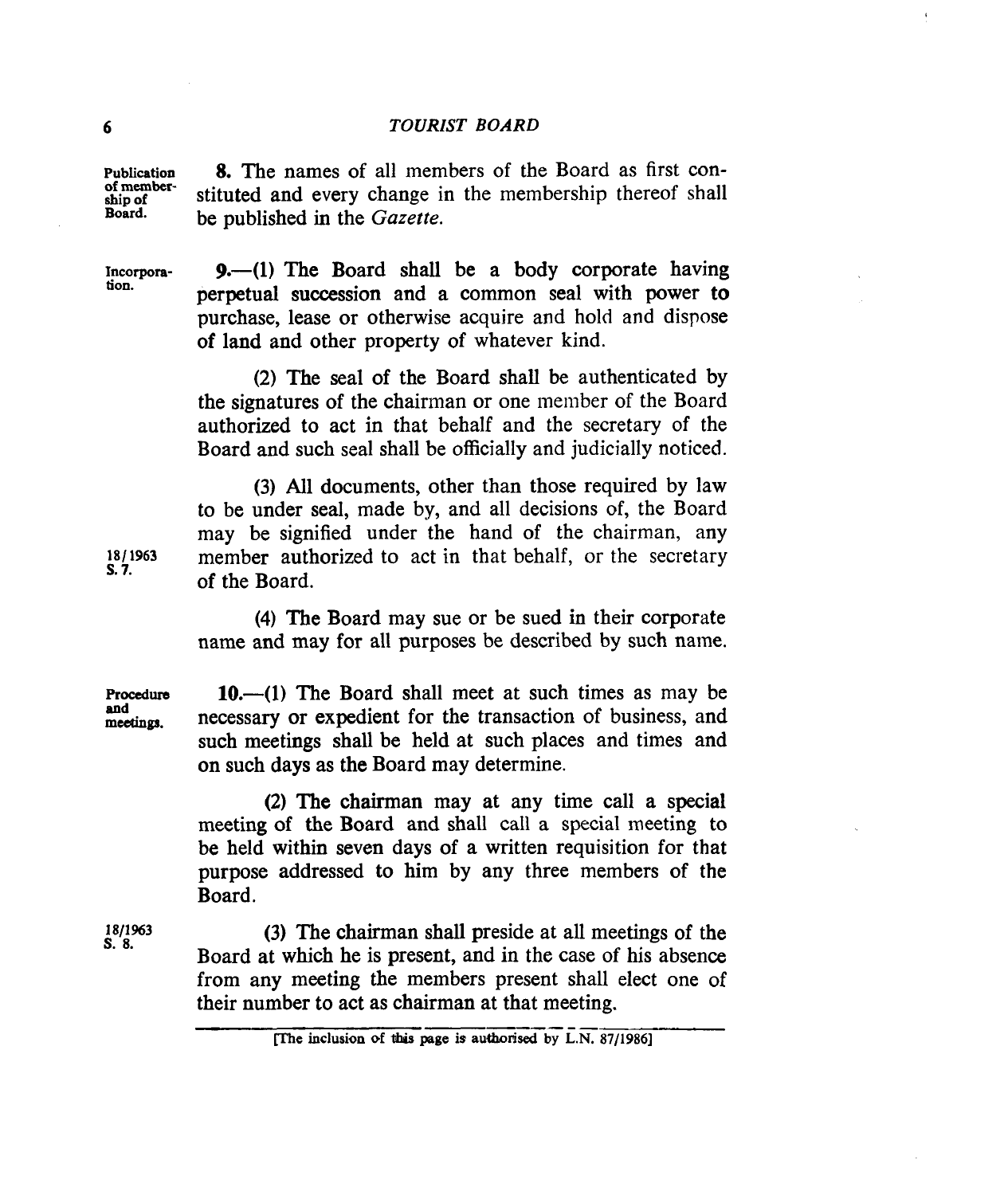**(4)** The quorum of the Board shall be three including i8/19s3 the chairman or other member presiding at the meeting.

(5) The decisions **of** the Board shall be by a majority **i8/1963**  of votes and, in addition to an original vote, in any case in which the voting is equal, the chairman or other member presiding at the meeting shall have a casting vote. **S.** 8.

*(6)* Subject to the foregoing provisions of this section the Board shall have the power to regulate their own proceedings.

 $\ddot{\phantom{0}}$ 

**(7)** The validity of any proceeding of the Board shall not be affected by any vacancy amongst the members thereof or by any defect in the appointment **of** a member thereof.

## *Functions, Duties and Powers of Board*

11.-(1) It shall be the duty of the Board, within the **Duty** and **12/1968**<br>**12/ 1968 12/ 1968**<br>**12/ 1968 12/ 1968 12/ 1968 12/ 1968 12/ 1968** 

**functions** *o!* 

- (a) to develop all aspects of the tourist industry of  $S^{\{12\}}_{\{2\}}$ Jamaica and to promote its efficiency;
- *(6)* to adopt all such measures as they may deem fit to advertise and publicize Jamaica as a tourist resort throughout the year;
- **(c)** to promote and secure such increased shipping and airline facilities as will tend to increase tourist traffic to Jamaica;
- **(d)** to secure the most favourable arrangements for the entry of tourists into Jamaica;
- *(e)* to encourage by such measures as they may deem fit the development of such amenities in Jamaica as may be calculated to enhance the attractiveness of Jamaica to tourists;
- (f, to undertake such research, experiments and operations as may appear to them to be necessary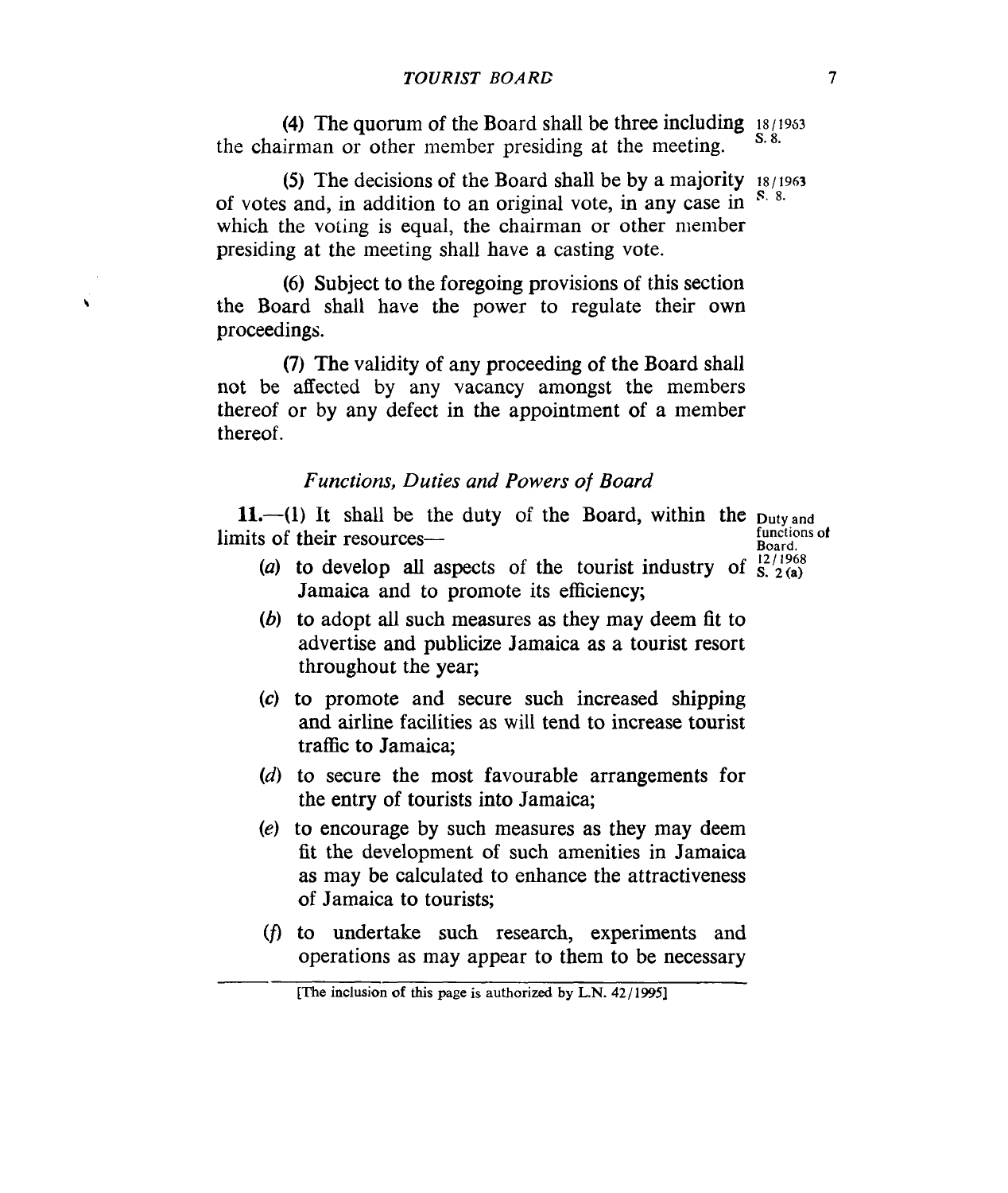to improve the basis of the industry and to control and eliminate any undesirable factors that may affect it;

- $\frac{7}{1985}$  (*g*) to encourage—
- S. 4. (i) by such measures as they may think fit; and
	- (ii) by such other measures as may be required by or under this Act,

 the attainment and maintenance of integrity and the highest standards of service by persons who offer or provide by way of trade or business any goods, entertainment, transportation, accommodation, food or drink to or for tourists;

- (*h*) to make all such enquiries and to collect all such information as they may think necessary for the purpose of carrying out their duty under this section;
- (*i*) generally to take all such other lawful measures as they may consider likely to assist them in carrying out most effectually the purposes of this Act.

 (2) Without prejudice to the generality of paragraph (g) of subsection (1), where the Board receive a complaint against any concessionaire as to any trade or business transaction between that person and a tourist, or as to any goods the subject of any such transaction, the Board shall make representations to the concessionaire with a view to settling the complaint, and if the complaint is not settled within twenty-eight days of the making of such representation, so advise the tourist concerned and report the matter to the Commissioner of Customs.

12/1985 Sch.

> (3) In this section "concessionaire" means a person in relation to whom an in-bond concession has been granted under section 132 of the Customs Act.

12/1968 S. 2 (b).

<sup>[</sup>The inclusion of this page is authorized by L.N. 42/1995]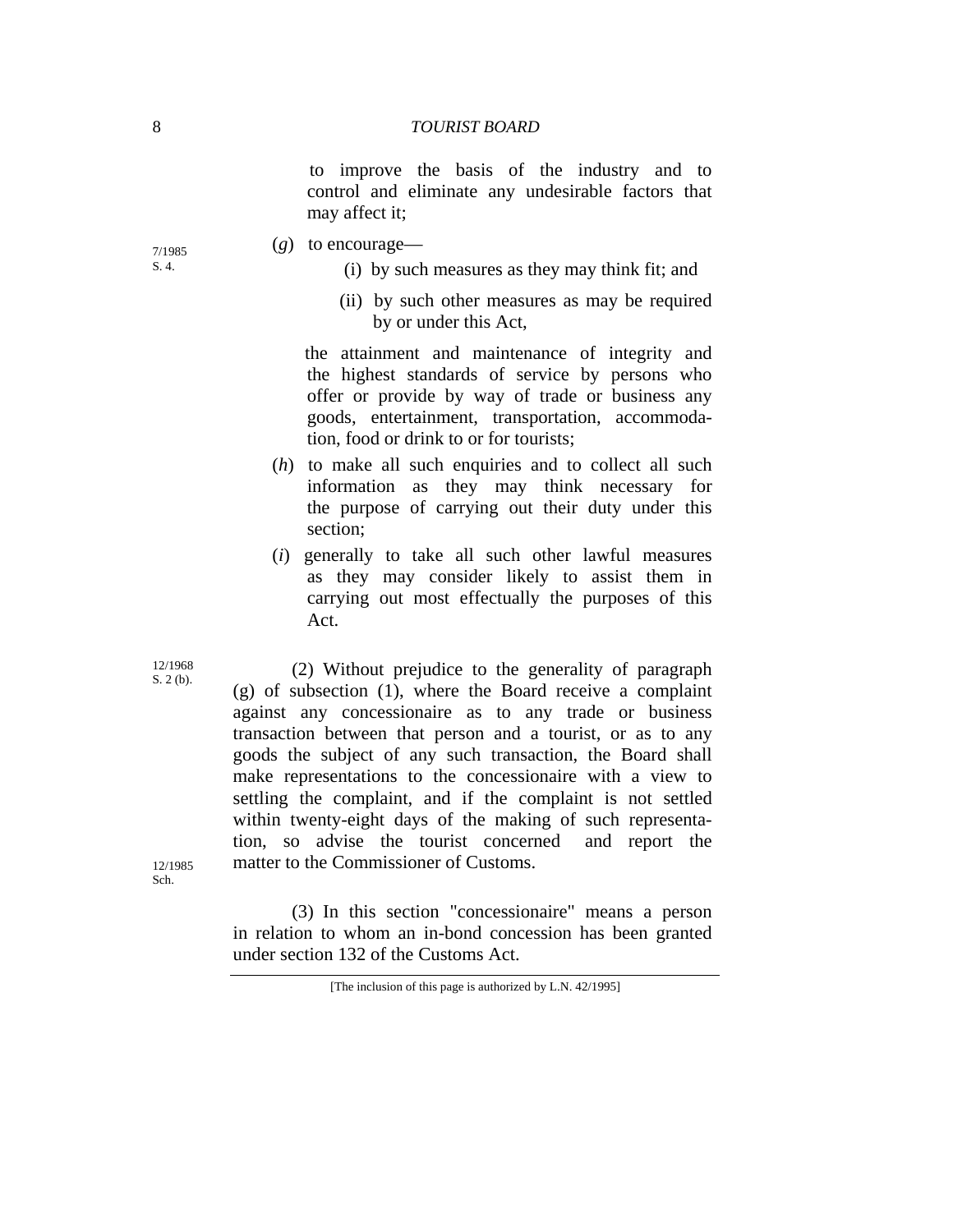12. Subject to the provisions of this Act, the Board **General**  shall have power, for the purpose of the execution of their **Board**. duty and the discharge of their functions under section  $11-$ 

- *(a)* to carry on all activities the carrying on whereof appear to them to be requisite, advantageous or convenient for or in connection with the discharge of their said duty;
- (b) to do anything and to enter into any transaction **18/1963** (whether or not involving expenditure, borrowing,  $\frac{S. 10}{47/1975}$ granting of loans or investment of money, the ac- **S. 2.**  quisition of any property or rights or the disposal of any property or rights) which in their opinion is calculated to facilitate the proper discharge of their functions or is incidental or conducive thereto.

12<sub>A</sub>.—(1) Subject to the provisions of this section, the Borrowing Board may borrow sums required by them for the purpose **powers**. **5. 3.**  of financing approved projects :

Provided that the aggregate amount outstanding on loan to the Board, at any one time shall not exceed *\$500,000* or such higher amount as the Minister may from time to time approve.

(2) The power of the Board to borrow shall be exercisable only with the approval of the Minister responsible for finance, as to the amount, as to the source of the borrowing and as to the terms on which the borrowing may be effected. An approval given for the purposes of this subsection may be either general or limited to a particular borrowing or otherwise, and may be either unconditional or subject to conditions.

(3) In this section "approved project" means a project approved by the Minister as being likely to be financially viable without subvention from the Board or from Government. an-<br>  $\overline{\phantom{a}}$ 

**<sup>[</sup>The inclusion of this page is authorized by L.N. 3/2001]**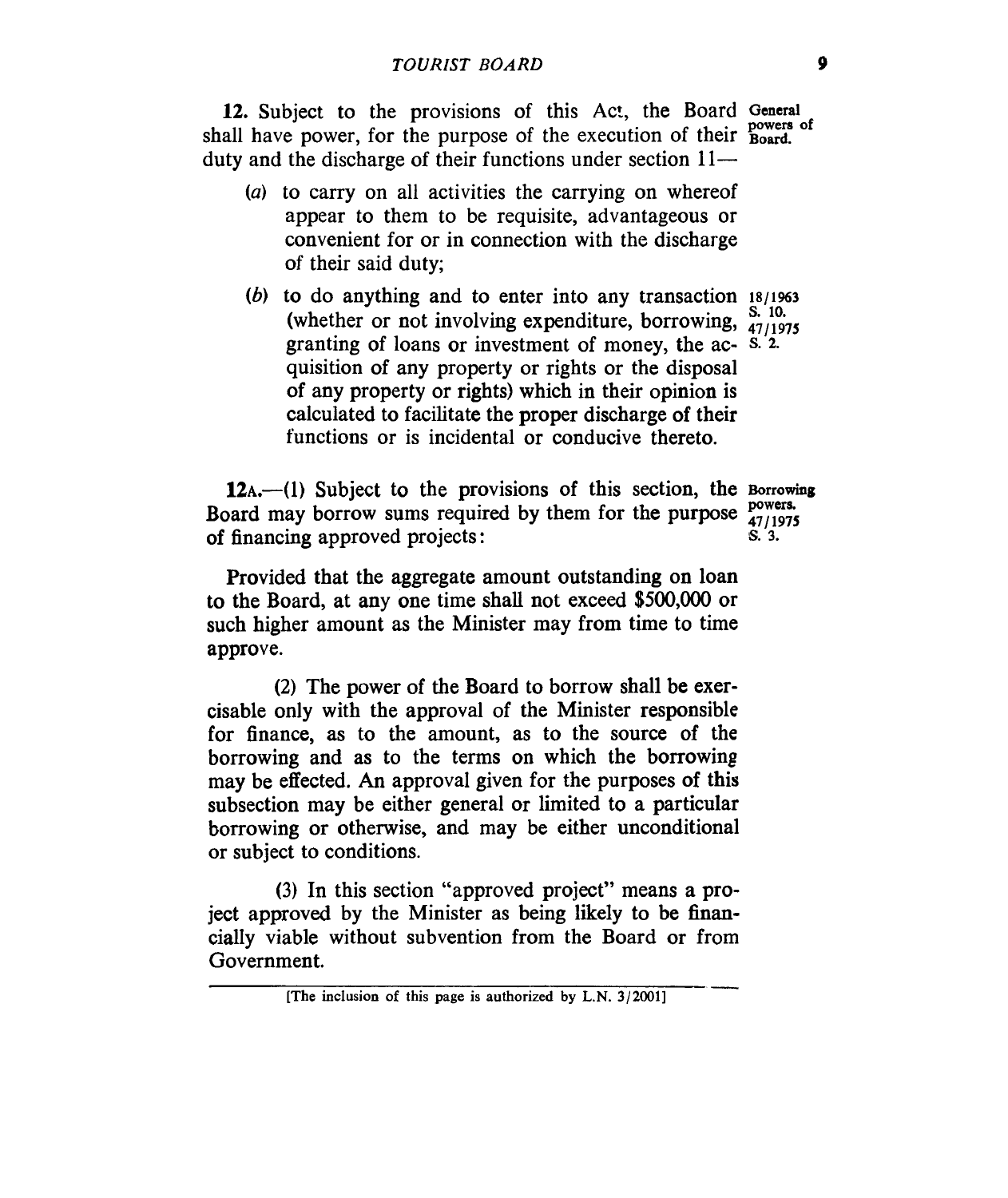**Guarantee by Minister of borrowings by Board and repayment of sums issued to meet guarantee. 4711975 s. 3.** 

**12B.**—(1) With the approval of the House of Representatives, the Minister responsible for finance may guarantee, in such manner and on such conditions as he may think fit, the payment of the principal and of interest on any authorized borrowings of the Board.

**(2)** Where the Minister responsible for finance is satisfied that there has been default in the repayment of any principal monies or interest guaranteed under the provisions of this section, he shall direct the repayment out of the general assets and revenue of this Island of the amount of which there has been default.

(3) The Board shall make to the Accountant-General, at such times and in such manner as the Minister responsible for finance may direct, payments of such amounts as may be so directed in or towards payment of any sums issued in fulfilment of any guarantee given under this section, and payments of interest on what is outstanding for the time being in respect of any sums so issued at such rate as the Minister responsible for finance may direct, and different rates of interest may be directed **as** respects different sums and as respects interest for different periods.

**Remunemtion of members. 1811963 s. 12.** 

13. There shall be paid from the funds of the Board to the members of the Board such remuneration, if any, whether by way of honorarium, salary or fees, and such allowances as the Minister may determine.

*05ccrs.*  **agents and servants. 181 1963 s. 12.** 

**M/1999 S.** 2(a)(i).

14.—(1) The Board may appoint and employ at such remuneration and on such terms and conditions **as they**  think fit a secretary and such officers, agents and servants **as** they think necessary for the proper carrying out of the provisions of this Act :

Provided that-

*,(a)* no salary in excess of the prescribed rate shall be assigned to any post without the prior approval of the Minister; and

**<sup>[</sup>The inclusion of this page is authorized by L.N. 3/2001]**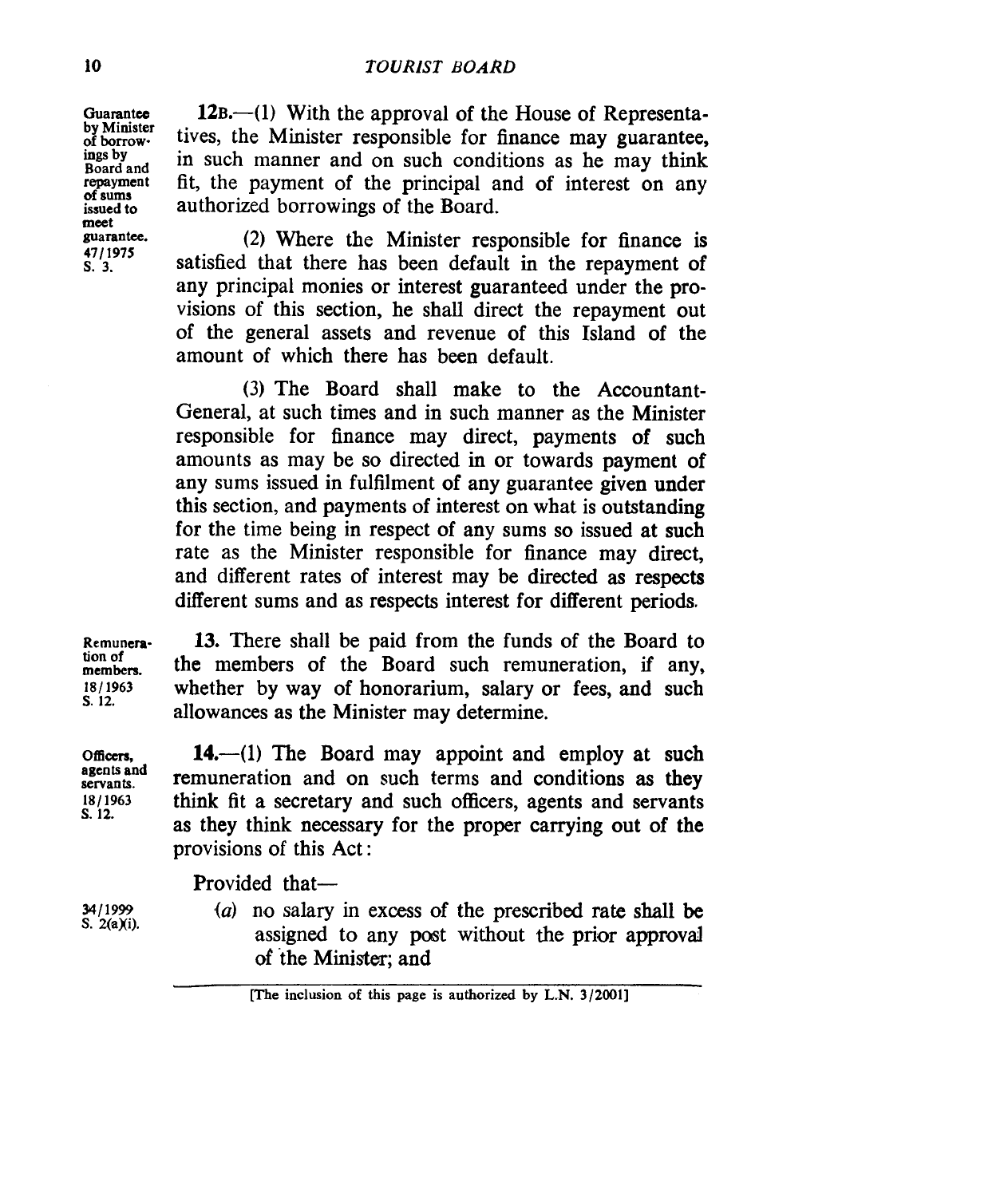*(h)* no appointment shall be made to any post to which a salary in excess of the prescribed rate  $\frac{34}{1999}$ is assigned, without the prior approval of the Minister. **S. 2(a)(ii).** 

 $(1)$  In subsection (1) prescribed rate means a rate  $\frac{34}{1999}$  and handled and  $\frac{66}{100}$  theorem and dellarge means a rate  $\frac{32}{100}$ . **s. 2** *0).* of seven hundred and fifty thousand dollars per annum or such higher rate as the Minister may, by order, prescribe.

**(2)** The Director of Tourism shall be responsible to the Board for the day to day administration of the business of the Board.

**(3)** Where the Director of Tourism is absent or **un**able to act and no acting appointment has been made by the Minister under section **4,** the Board may authorize an officer in their service to perform temporarily the functions specified in subsection **(2).** 

**15-41)** The Board may provide, for the purposes of **Emblems.**  this section, supplies of such emblems as the Board may  $^{43/1965}_{S.4}$ . think fit.

**(2)** Where the Board are of opinion that any person offering or providing by way of trade or business any goods, entertainment, transportation, accommodation, food **or** drink to or for tourists maintains integrity and a high standard of service in the conduct of such trade or business, the Board may-

- *(a)* supply to that person any of the emblems **of** the Board; and
- *(b)* permit him to display such emblem, subject to such restrictions and on such conditions as the Board may impose.

**16.—(1)** The Minister may make regulations generally for **Regulations**. the better carrying out of the purposes of this Act and in  $\frac{7}{1985}$   $\frac{7}{1985}$ particular but without prejudice to the generality of the foregoing may make regulations providing for-

**<sup>[</sup>The inclusion of this page is authorized by L.N. 3/2001]**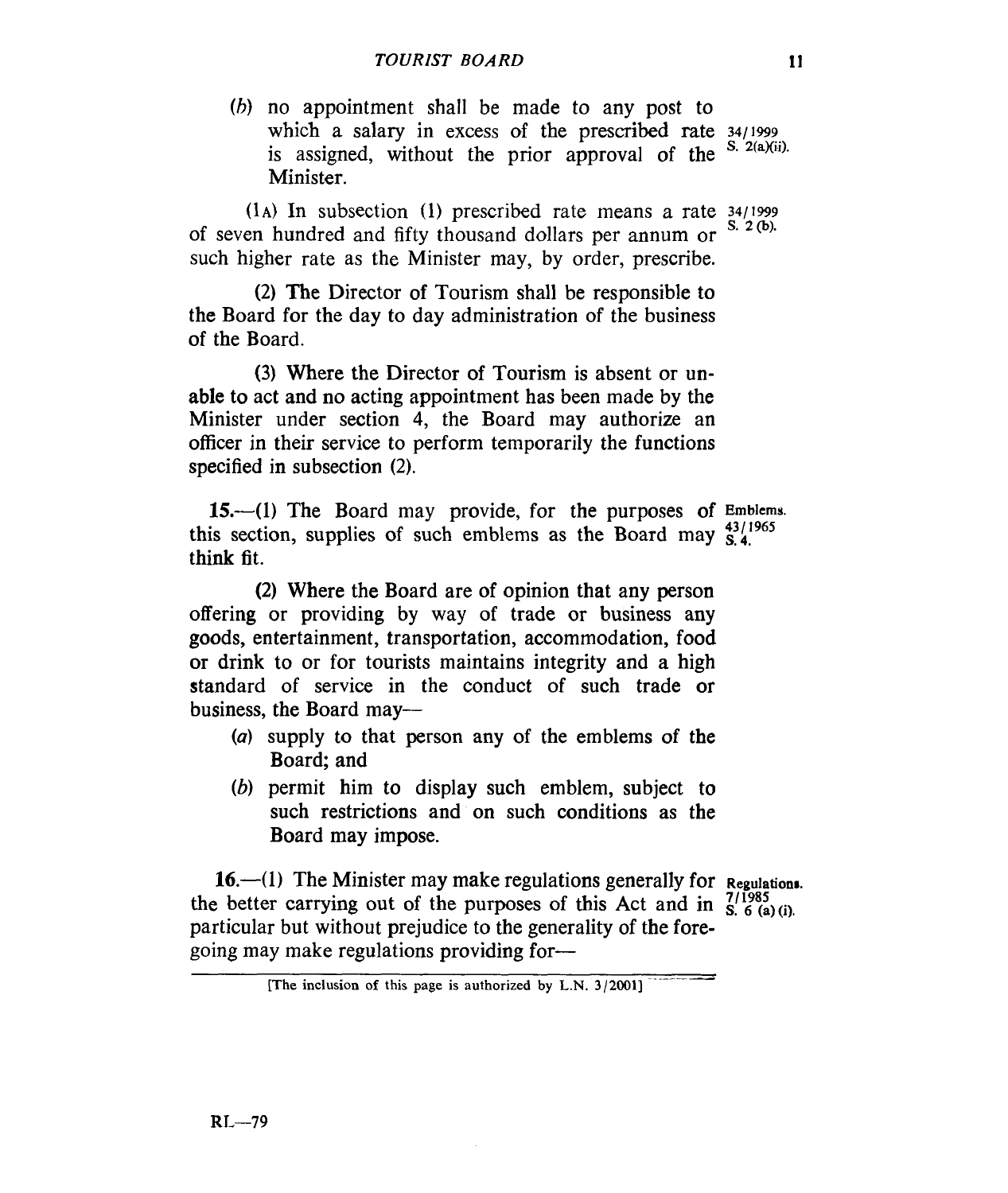|                                                                                         |  |  |  |  |  |  | (a) the measures and methods to be adopted in  |  |
|-----------------------------------------------------------------------------------------|--|--|--|--|--|--|------------------------------------------------|--|
|                                                                                         |  |  |  |  |  |  | improving the basis of the tourist industry in |  |
| Jamaica and in controlling and eliminating un-<br>desirable factors that may affect it: |  |  |  |  |  |  |                                                |  |
|                                                                                         |  |  |  |  |  |  |                                                |  |

**7/1985**<br> **S.**  $6$  (a) (i) *(i)* of lands and buildings which constitute

- hotels and resort cottages;
- (ii) of premises, vehicles, boats, ships or places which constitute or may be treated as other tourist accommodation,

and the circumstances in which and the terms **on** which any such lands, buildings, premises, vehicles, boats, ships or places may be exempted from any requirement of this Act;

- *(c)* the keeping of records of the number of tourists in Jamaica during any period and of the countries to which they belong;
- **(d)** the imposition of fees or charges in such cases **as**  may be determined by the Board for services rendered by the Board, their servants or agents, in carrying out the provisions of **this** Act;
- **7/1985 (e)** the licensing of such categories of persons employed in tourist accommodation or tourism enterprises as may be prescribed;

# (f) the designation of prescribed areas and for regulating the activities and conduct of persons-

- (i) soliciting for any prescribed purpose in those areas; *cm*
- (ii) who, having **no** fixed place of business in those areas or whose business activities are not carried out pursuant to **any**  licence granted for that purpose under the provisions of **any** other enactment, offer goods or services to members of the public in those areas;

**S. 6 (a) (ivk** 

*<sup>71</sup>***1B5 S. 6 (a) (W** 

**[The inclusion of this page is authorized by L.N. 3/2001]**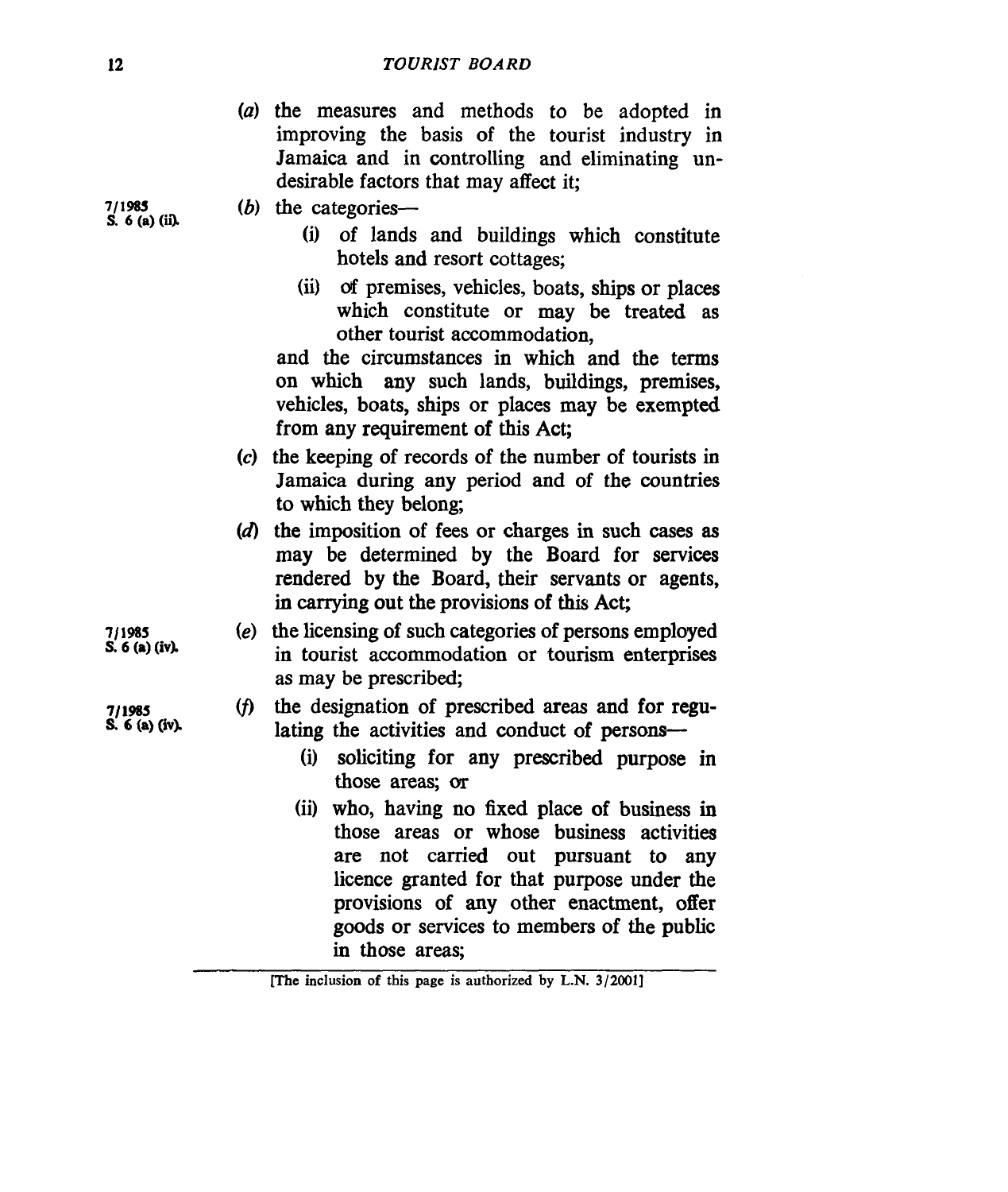- *(g)* the licensing of persons referred to in paragraph *(f);* 7/1985
- **S.** 6 **(a)(iv).**  (h) the fees to be paid in respect of any licence or  $\frac{7}{1985}$ <br>other approval granted under this Act: S, 6 (a) (iv). other approval granted under this Act;
- *(i)* the form and manner in which applications **for** <sup>711985</sup> **S.** *6* **(a) (iv).** licences under this Act shall be made.

**(2)** Regulations made under this section may empower any person, whether such person be a member **or**  officer or servant of the Board or not, to issue such directions to owners or managers of tourist accommodation and  $\frac{7}{5}$ ,  $\frac{1985}{6}$  (b). other persons engaged in the tourist industry as **may** be necessary for securing compliance with or carrying out the purposes of this Act or of any regulations made thereunder.

subject to negative resolution. (3) All regulations made under this section shall be  $\frac{42/1969}{3rd \text{ Sch}}$ .

vide for the imposition, on conviction in a Resident Magistrate's Court, of the following penalties for offences under those regulations-  $(4)$  Regulations made under this section may pro-  $\frac{34}{1999}$ <br>**in the imposition on conviction in a Basilant S.3.** 

- *(a)* a fine not exceeding one hundred thousand dollars **or** imprisonment for a term not exceeding twelve months, or both; and
- *(b)* a fine not exceeding fifty thousand dollars for every day on which an offence is continued after conviction; and
- **(c)** a fine not exceeding one hundred and fifty thousand dollars, or imprisonment for a term not exceeding twelve months, **or both,** in the case **of a** second *or* subsequent conviction.

**17.-(1)** No member of the Board shall be personally **Protection**  liable for any act or default of the Board done or omitted  $\frac{18}{18/1963}$ to be done in good faith in the course **of** the operations of **S.** \*'. the Board.

**(2)** Where any member **of** the Board is exempted from liability by reason only of the provisions **of** this

**<sup>[</sup>The inclusion of this page is authorized by L.N. 3/2001]**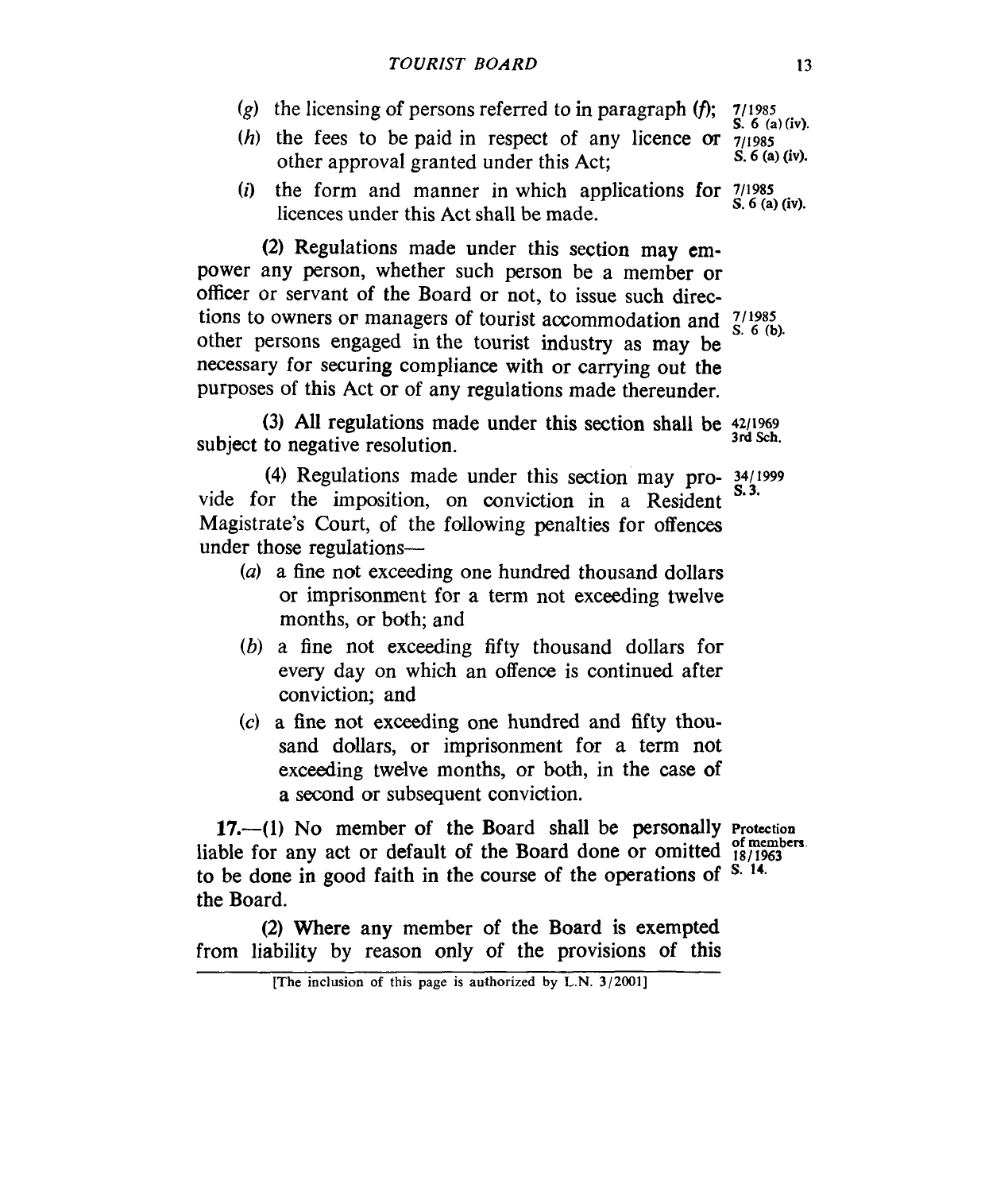section, the Board shall be liable to the extent that they would be if the member was a servant or agent of the Board.

**Powers** *of*  **hlinisier.**  18. The Minister may give to the Board directions of a general character as to the policy to be followed in the exercise and performance of their functions under this Act in relation to matters appearing to him to concern the public interest and the Board shall give effect to any such directions.

## *Financial Provisions*

**Funds and resources of Board.**  19. The funds and resources of the Board shall consist  $of-$ 

- *(a)* such sums as may be provided annually for the purpose in the Estimates of Revenue and **Expen**diture of the Island;
- (6) **all** sums received by the Board as payment for advertisements:
- *(c)* all sums collected under the authority of regulations made under this Act;
- *(d)* all other sums or property which may in any manner become payable to or vested in the Board in respect of any matter incidental to their powers and duties.

**Accounts and audit. IXI I963 S. IS.** 

**20.**—(1) The Board shall keep accounts of their transactions to the satisfaction of the Minister and such accounts shall be audited annually by an auditor appointed by the Board with the approval of the Minister.

**(2)** The members, officers, agents and servants of the Board shall grant to the auditor appointed to audit the accounts of the Board under the provisions of subsection **(1)**  access to all books, documents, cash and securities of the Board and shall give to him on request all such information as may be within their knowledge in relation to the operation of the Board.

**<sup>[</sup>The inclusion of this page is authorized by L.N. 3/2001]**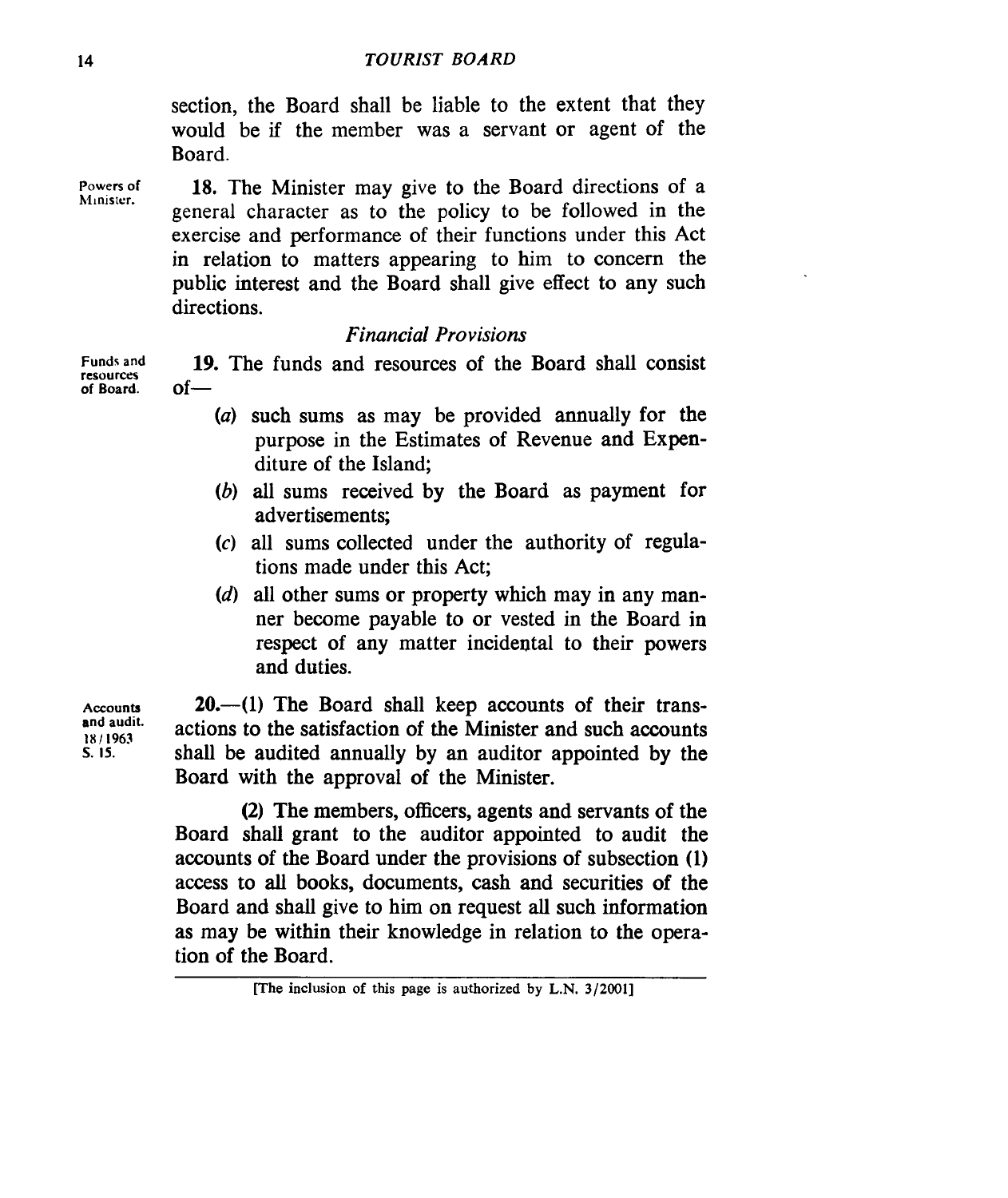(3) *So* soon as the accounts of the Board have been audited, the Board shall furnish to the Minister a copy of the audited financial statement together with a copy of any report made by the auditor thereon or on the accounts of the Board.

**21.-(1)** The Board shall in each year prepare and pre- **Annual**  sent on or before the 1st day of October to the Minister *estimates*. a report of their proceedings during the twelve months ending on the **31st** day of March in such year.

audited financial statement and any report made by the auditor thereon or on the accounts of the Board shall be laid on the Table of the House of Representatives and of the Senate and shall be published in the *Gazette.*  (2) A copy of such report together with a copy of the  $^{18/1963}_{S.16(a)}$ .

the Minister may from time to time direct, submit to him for approval their estimates of revenue and expenditure in respect of the period of twelve months commencing on the **1st** day of April next following, and a copy of such estimates, as approved, shall be published in the *Gazette*  and in a daily newspaper circulating in the Island. (3) The Board shall in each year, within such time as  $18/1963$ 

# *Miscellaneous*

**22.**—(1) From and after the appointed day no person **Tourist** accommoshall operate a hotel unless there **is** in force in respect of **datim tobe**  such hotel a licence granted under this Act.

(2) From and after such day, not being earlier than  $\frac{S}{7/1985}$ six months after the 4th November, 1971, as the Minister  $\mathbf{s}'$ ,  $\mathbf{r}'$ <sub>(a)</sub>. shall specify in a notice published in the *Gazette* and in at least one issue of a daily newspaper printed and circulating in Jamaica, no person shall operate a resort cottage unless there is in force in respect of such resort cottage a licence granted under this Act.

by the Minister by notice published in the *Gazette,* no per-(3) From and after such date as may be prescribed  $\frac{7}{9}$ ,  $\frac{1985}{7}$  (b).

**S. 16** (b).

**licensed. 33/1971** 

<sup>[</sup>The inclusion of this page is authorized **by L.N. 3/2001]**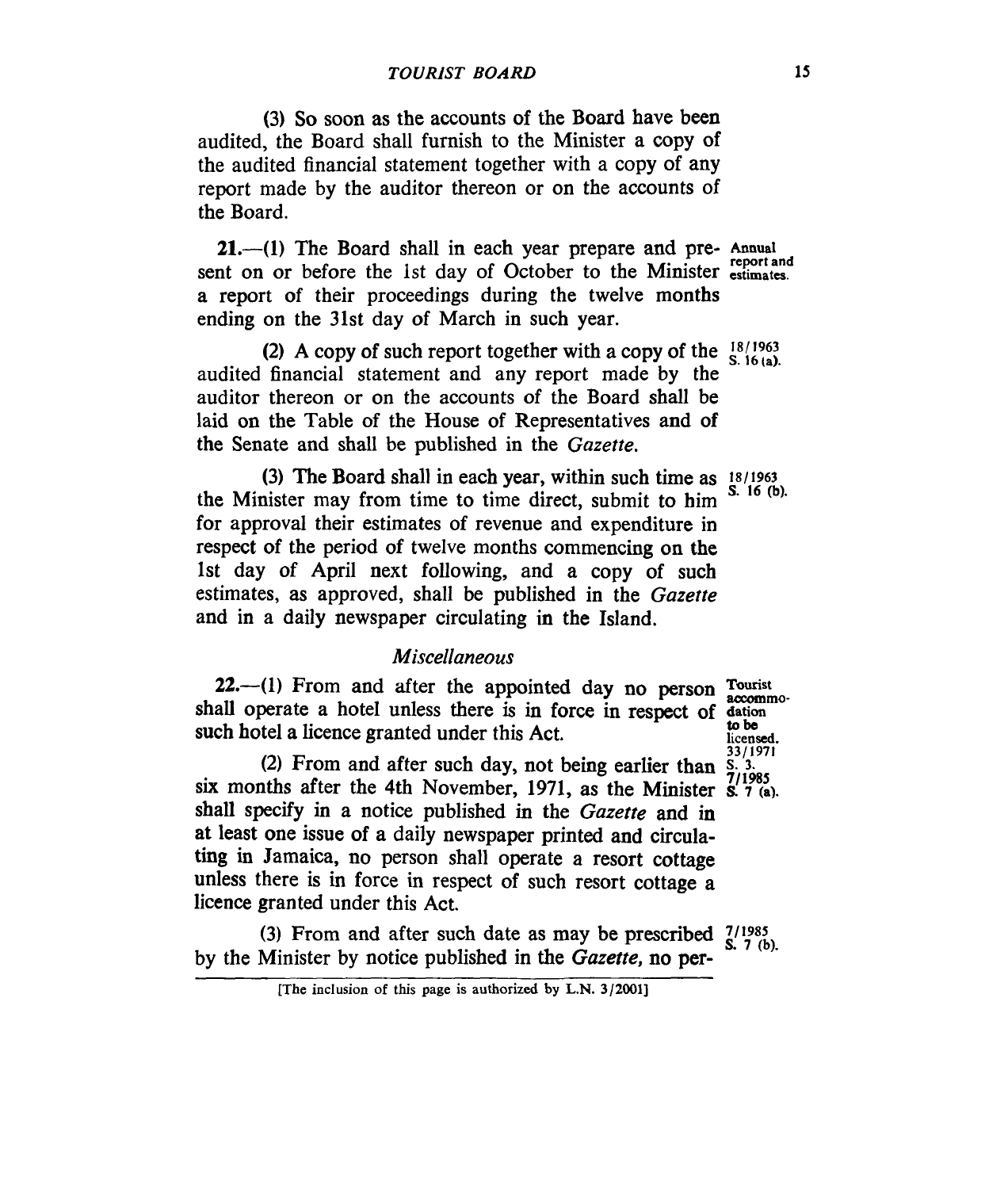son shall operate any tourist accommodation (not being a hotel or resort cottage) unless there is in force in respect *of*  such accommodation a licence granted under this Act-

*711985*  **S. 7(b).** 

### **(4)** Where-

- *(a)* any tourist accommodation referred to in subsection (3) is in operation on the date prescribed by the Minister pursuant to that subsection; and
- *(6)* the person who operates that tourist accommodation has applied for a licence in accordance with section 23,

the operation of that tourist accommodation may, subject to such terms and conditions (if any) as the Board may stipulate, be continued pending the grant of a licence or, as the case may be, the determination **of** an appeal under section 23<sub>E</sub>.

Licences for tourist<br>accommo**dation. 7/ 1985 S.** *8.* 

**23.**—(1) Every application for a licence under this Act in respect of tourist accommodation, shall be made to the Board in such form and manner as may be prescribed or approved by the Board.

**(2)** A licence granted in respect of any tourist accommodation-

- *(a)* shall, subject to any power of the Board to revoke or suspend such licence, be granted for an indefinite period; and
- *(b)* may be granted either unconditionally or subject to such restrictions and on such conditions **as** may be specified in the licence.

**(3)** Where the Board decides not to grant a licence in respect of any tourist accommodation, the Board shall, in writing, notify the person who made the application **of**  its decision and of the right of appeal conferred by section **23~.** 

**(4)** The Board shall cause to be kept a list **of** all tourist accommodation in respect of which licences granted under this Act are in force.

**<sup>[</sup>The inclusion of this page is authorized by L.N. 3/20011**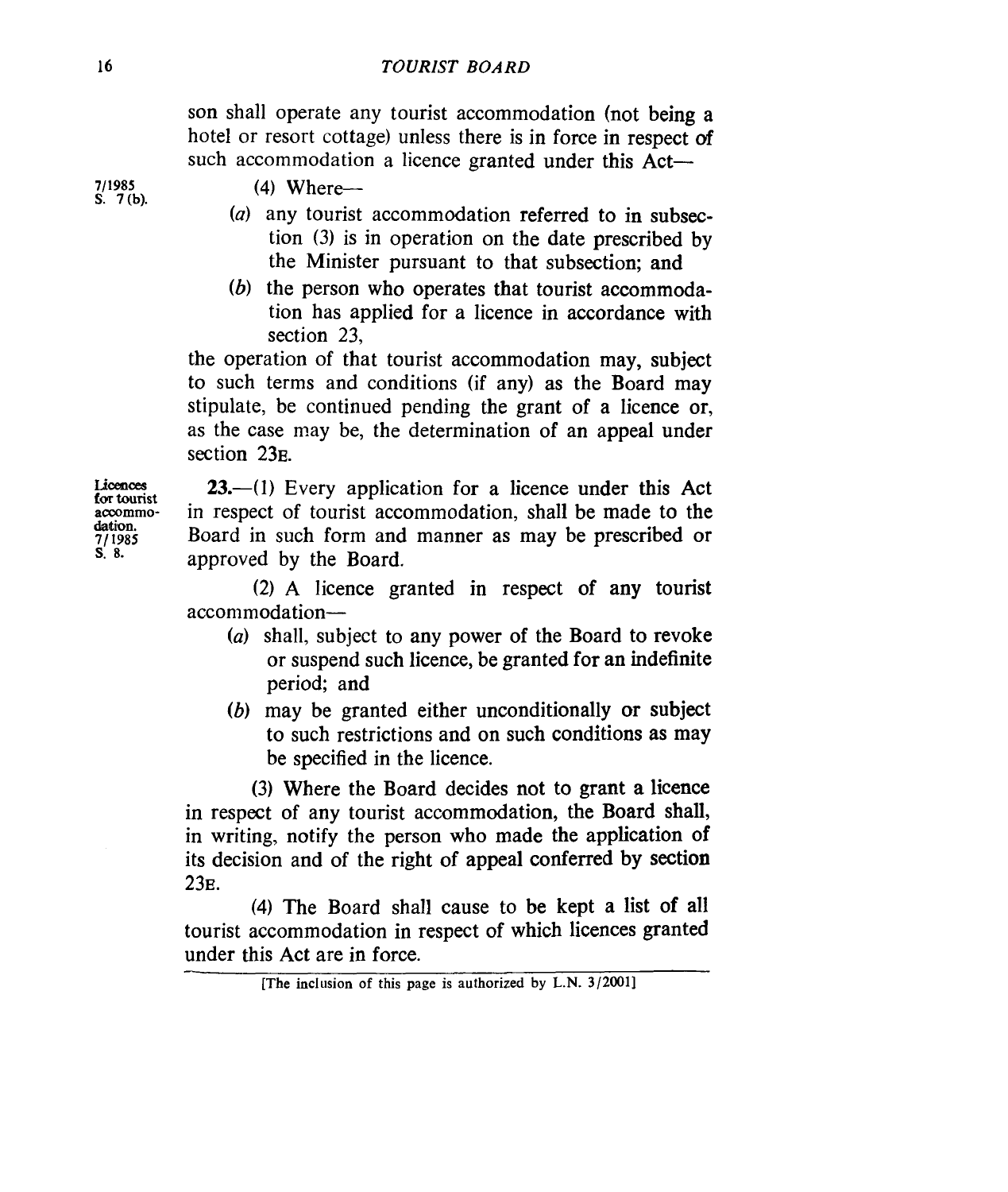**BA.-( 1)** From and after such date **as** may be prescribed **power** *to*  by the Minister by notice published in the *Gazette* (herein- licensing after referred to as "the specified date") no person shall  $_{\text{enter}}^{\text{of tourism}}$ operate or maintain any tourism enterprise unless such *prises*. person is the holder of a licence granted under section 23**B**. **S. 9.** 

(2) Where-

- *(a)* any tourism enterprise is in operation on the **specified** date; and
- (6) the person who operates or maintains that tourism enterprise has applied for a licence in accordance with section 23B.

the operatian of that tourism enterprise may, subject to such terms and conditions (if any) **as** the Board may stipulate, be continued pending the grant of a licence or, **as** the case may be, the determination of an appeal under **section 23~.** 

(3) The Minister may, by order, exempt any category of tourism enterprise from the provisions of **this**  Act if he is satisfied that the service provided by that category of enterprise is not provided primarily for tourists.

23B. (1) Every application for a licence under section Grant of 23B.—(1) Every application for a licence under section Grant of<br>23A shall be made to the Board in such form and in such  $\frac{1}{6}$ <br>manner as may be prescribed in regulations or approved  $\frac{1}{6}$ <br>by the Board.  $\frac{7}{1985}$ **by** the Board. **234** shall be made to the Board in such form and in such form

*711985*  **s.** *9.* 

**(2)** Any licence granted under this **section** may be **granted** on such terms and subject to such **mditions as**  the Board may specify in the licence and shall be for such period **as** may be specified *in* the licence.

(3) The Board shall cause to be kept a list of all persons to **whom a** licence is **issued** under **this section.** 

**The inclusion of this page is authorized by L.N. 87/1986**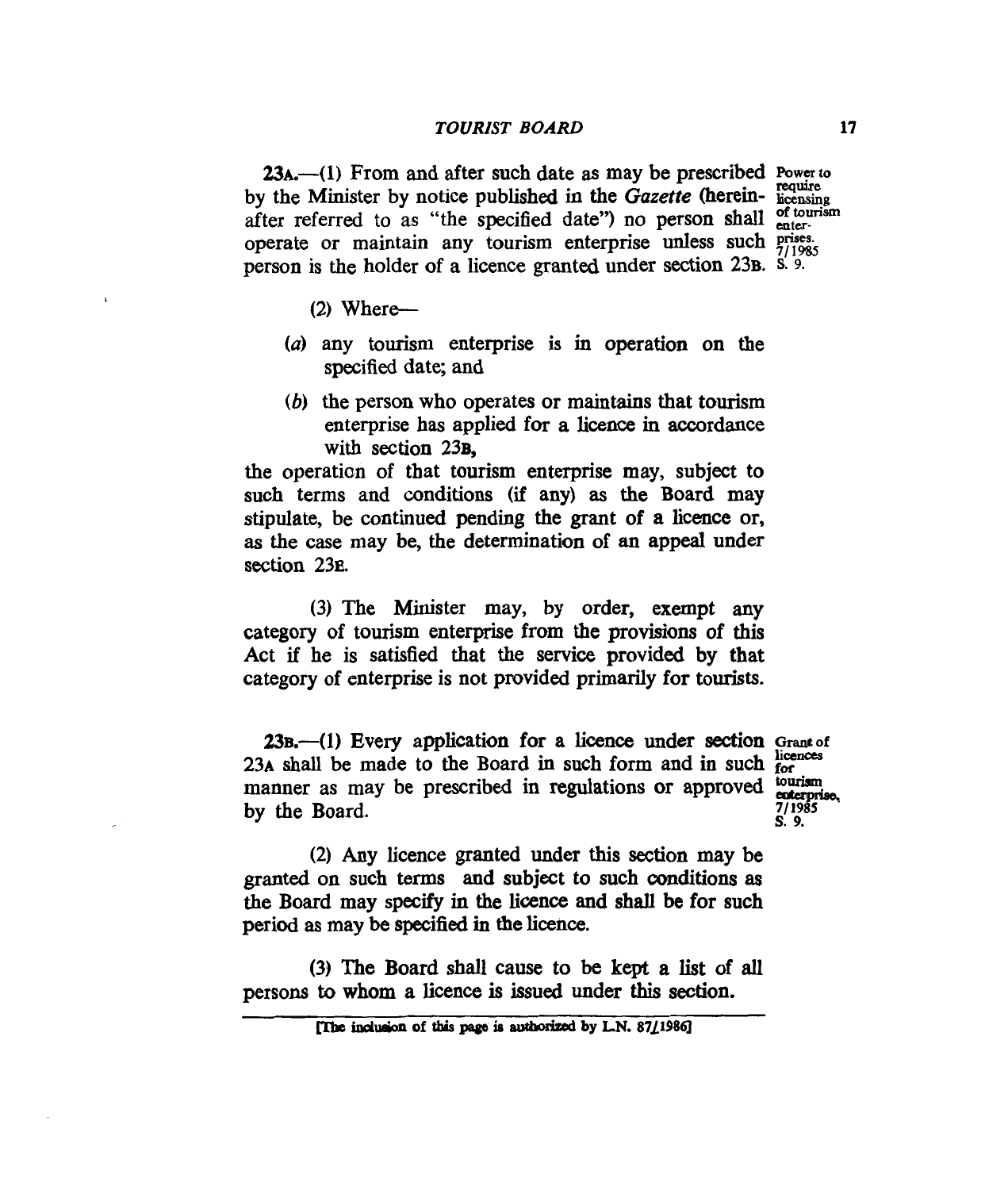**23c.**—(1) Subject to the right of appeal conferred by section 23<sub>E</sub>, the Board may, in its discretion, refuse to grant or renew a licence under section 23**B**.

**(2)** Where the Board decides not to grant or renew a licence in respect of a tourism enterprise, the Board shall, in writing, notify the person who made the application or his agent of its decision and of the right of appeal **con**ferred by section 23<sub>E</sub>.

 $23D$ —(1) Where—

- *(a)* it appears to the Board that the holder of a licence under this Act (hereinafter referred to as the licensee) has contravened any provisions of this Act or of any licence granted thereunder; or
- *(b)* a licensee has been convicted of **an** offence under the Exchange Control Act,

the Board may, by notice in accordance with this section, require the licensee to show cause within such time **as** may be specified in the notice, why the licence should not be revoked or suspended.

 $(2)$  Where--

- (a) the licensee fails to comply with a requirement pursuant to subsection **(1)** *to* show cause within the time specified in the notice or if the cause shown is inadequate in the opinion of the Board; or
- (b) after due enquiry by the Board in respect of any allegation made against the **licensee** and after giving the licensee an opportunity to be heard, the Board is satisfied that the nature of the facts established consequent on the enquiry **is** seriously detrimental to the tourist industry,

the Board may, by order published in the Gazette (a copy of which shall be served on the **licensee),** suspend the

Revoca**tion or suspensioo** *of*  **licence. 7/ 1985**  *s.* **9.** 

**Refusal to grant or renew licence under section 23B. 711985**  *s.* **9.**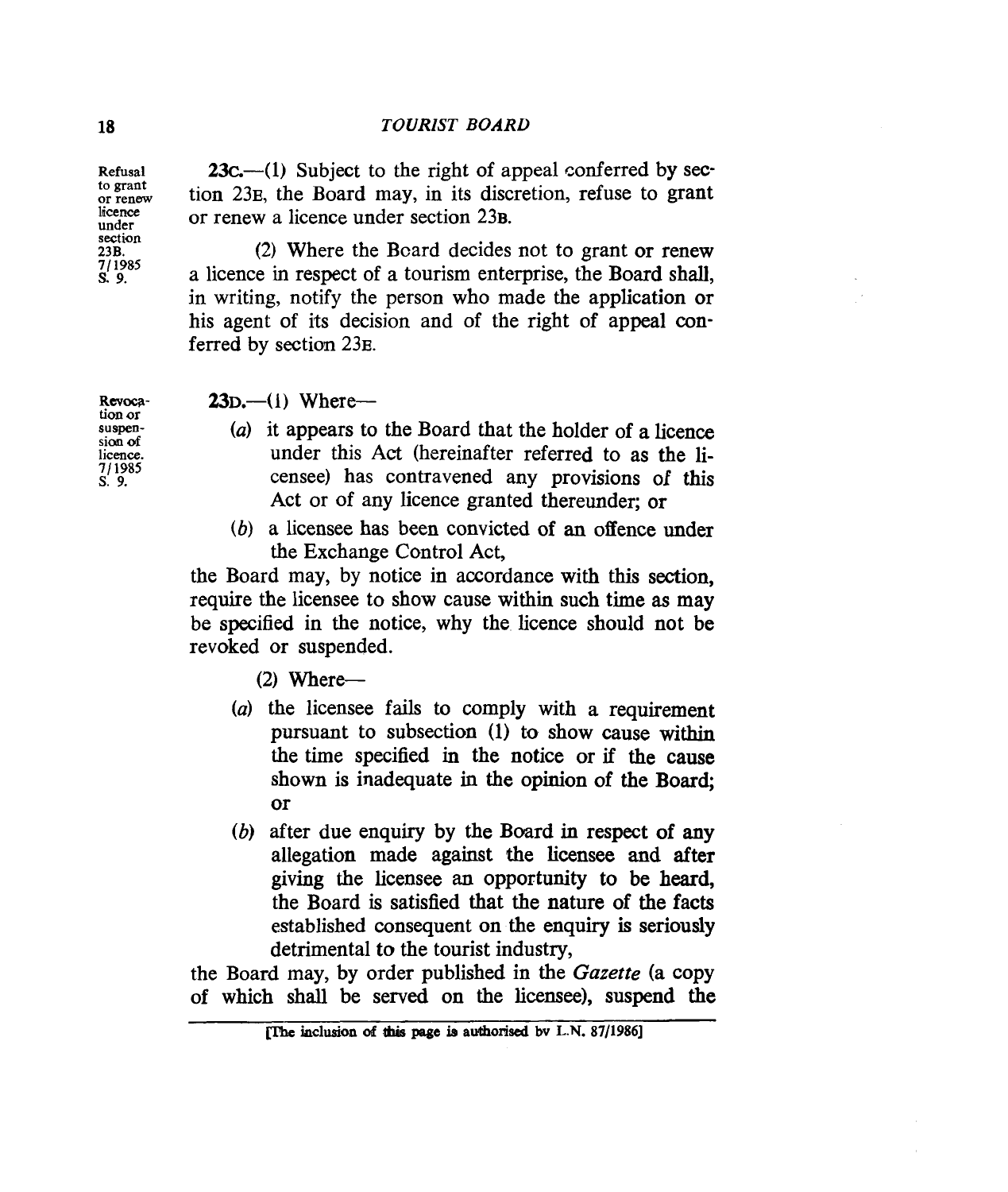licence for such period as the Board may consider necessary **OT** desirable, or, as the case may be, revoke the licence from such date as may be specified in the order.

**(3)** Where an order under subsection (2) is in respect of tourist accommodation, then unless the order relates  $to-$ 

*(a)* action taken under the Public Health Act; **or** 

(6) the safety of occupants of the accommodation, the date specified pursuant to subsection **(2)** shall be not earlier **than** ninety days after the date of the order.

**(4)** All rights and privileges enjoyed under any licence that is revoked or suspended pursuant to subsection (2) shall cease to have effect upcm such revocation or for the period of suspension, as the case may be, but such revocation or suspension shall not, in any way affect the liability *of* any person in respect of any contravention of this Act or of the licence that may have **occurred** prior to the revocation or suspension.

*(5)* The Minister may if he **thinks fit, upcm** applicacation by a person aggrieved by **an** order of the Board **under** this section and for the purpose of facilitating any appeal therefrom, stay execution of that order by amending the date stated in the order as the date from which the revocation **or** suspension has effect.

**23E**—(1) Any person aggrieved—– **Appeal**.

/

- *(a)* by a decision of the Board granting, **refusing** to **S.** *71* **1985** *9.*  grant, renewing or refusing to renew a licence; or
- *(b)* by **an** order of the Board revoking or suspending a **licence,**

may, within fifteen days of the date of **service** of the notification required under **section 23** *43)* **or 23c (2) or** within fifteen days of the date of the order under section 23p as the case may be, appeal in writing against such decision or <br>
The inclusion of this page is authorized by LN. 87/1986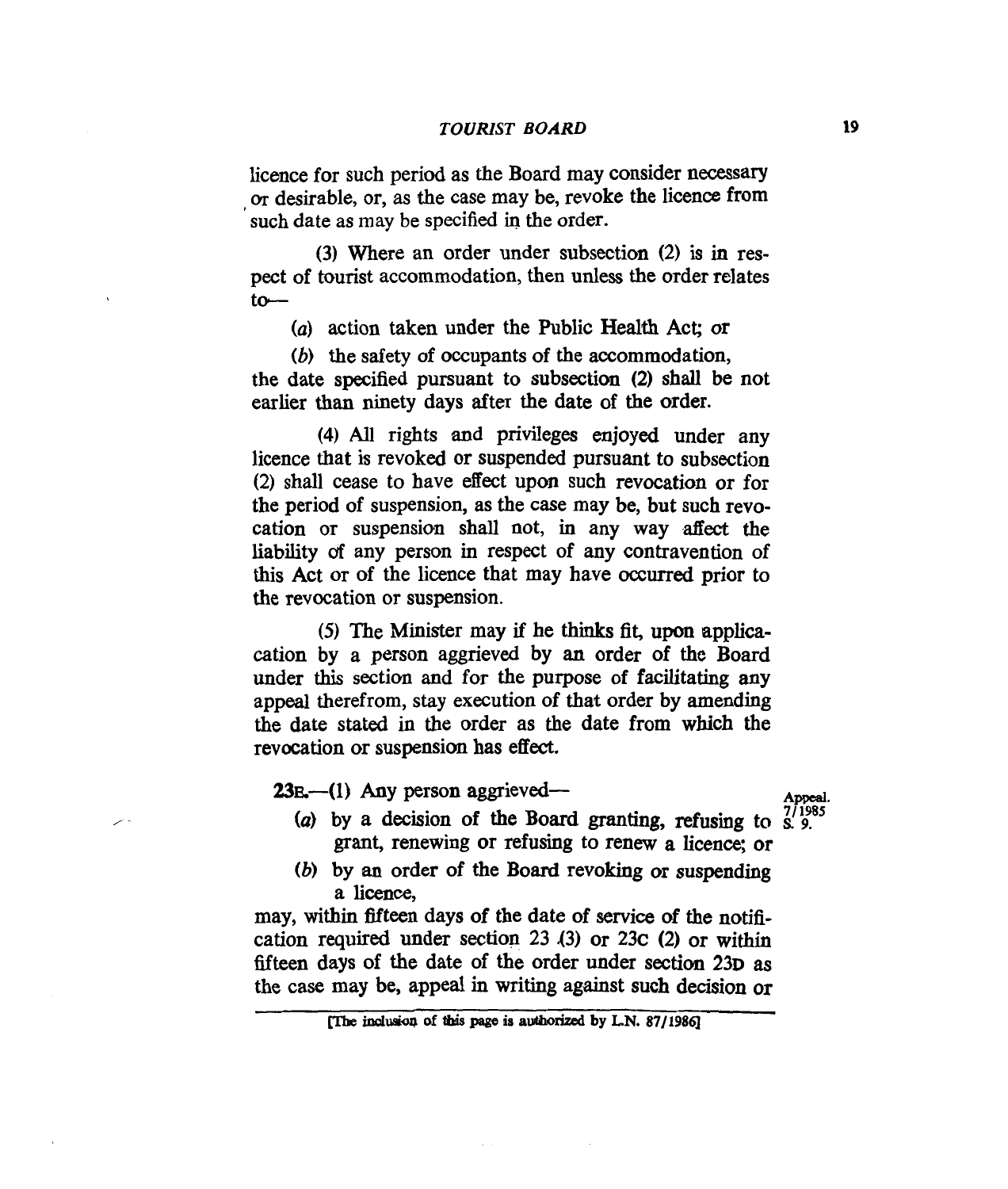order to the Tribunal appointed by the Minister under subsection (3):

Provided that the Tribunal, upon being satisfied that owing to absence from the Island, sickness or other reasonable cause, the person aggrieved was prevented from appealing within such period, may extend the period as may be reasonable in the circumstances.

**(2) On** the determination **of** an appeal under this section the Tribunal may make such order **as** it thinks fit and if any such order relates to an order **of** the Board under section 23p it shall be published in the *Gazette*.

**Schedule.** 

**(3)** The provisions **of** the Schedule shall have effect as to the constitution **of** the Tribunal and otherwise in relation thereto.

**(4)** Any person aggrieved by the Tribunal's decision *on* any matter may appeal to a Judge in Chambers in such form and manner as may be provided by rules of court and the Judge in Chambers may make such order in relation to the appeal as he thinks fit.

*(5)* The decision **of** a Judge in Chambers **on an**  appeal pursuant to subsection **(4)** shall be final.

**Enforc~ ment of OrderS.**  *71 1985*  **s.** *9.* 

**23~.-(1)** Without prejudice to the provisions **of** subsections **(2)** *(a),* (3) and **(4)** of section **24,** if the licensee fails to comply with an order of the Board under section 23p or any order made by the Tribunal under section 23<sup>E</sup> con**firming** *or* modifying the order of the Board the Minister may take such steps **as** he considers appropriate to ensure-

- **(a)** where the order revokes the licence, that the licensee ceases the operation of the tourist accommodation or tourism enterprise to which the licence relates; or
- *(b)* where the order suspends the licence, that the licensee suspends the operation **of** the tourist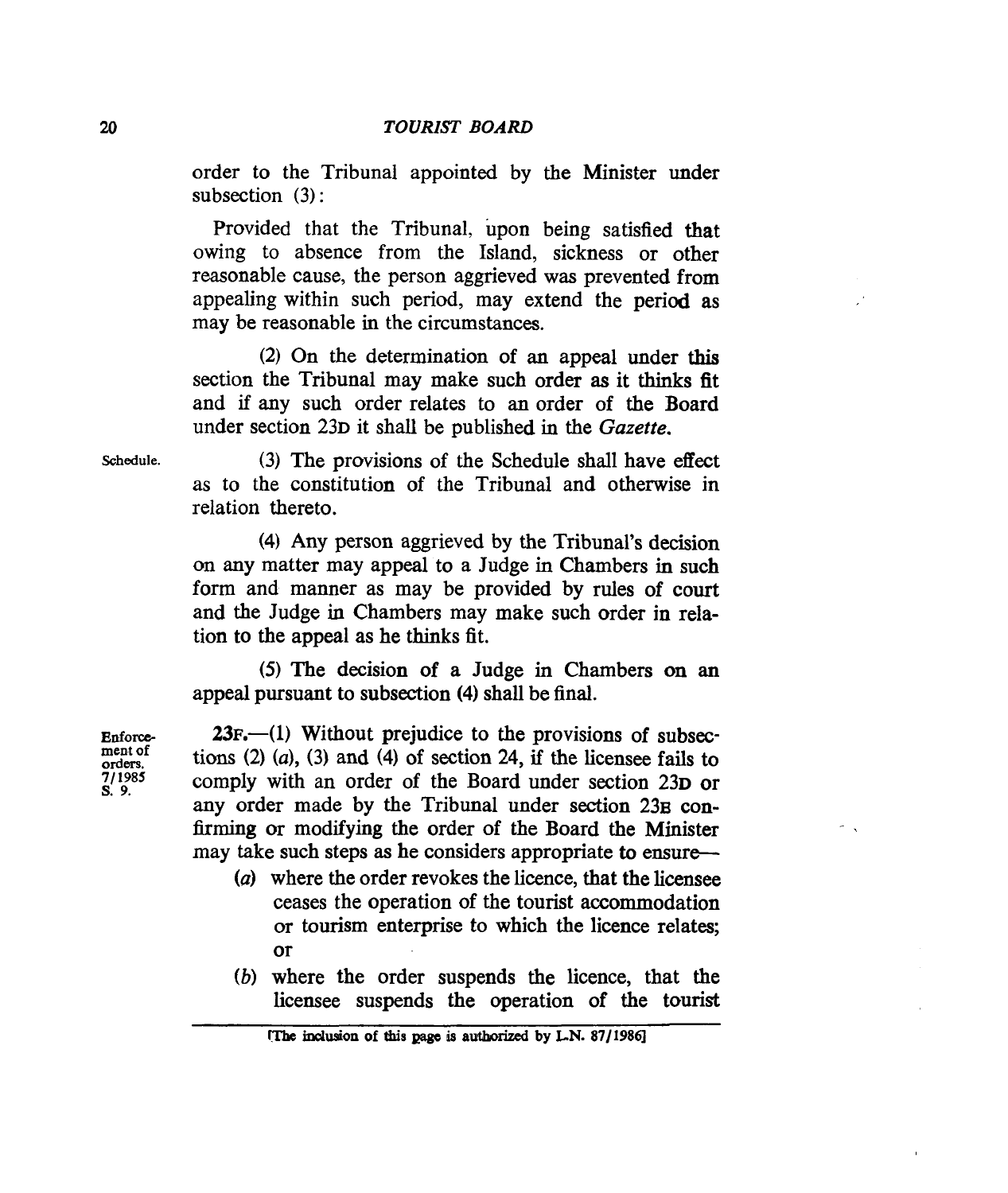accommodation or tourism enterprise to which the licence relates for the period specified in the order.

*(2)* Where authorized thereto by the Minister acting pursuant to subsection  $(1)$ , a member of the Jamaica Constabulary Force may use such force as may be necessary for the purpose of ensuring compliance with an order referred to in that subsection; and any person who hinders or obstructs any such member acting as aforesaid shall be guilty of an offence and shall be liable on summary conviction before a Resident Magistrate to a fine not exceeding twenty thousand dollars or to imprisonment for a term not exceeding two years.

**24.** (1) Every person who, with intent to deceive, makes offences **13** / **I965**  '3. **G.**  or has in his possession-

- *(a)* any emblem or other device so closely resembling an emblem of the Board as to be calculated to deceive; or
- *(b)* any document so closely resembling a licence under this Act as to be calculated to deceive,

shall be guilty of an offence and shall be liable on summary conviction before a Resident Magistrate to a fine not exceeding ten thousand dollars or to imprisonment with  $7/1985$ <br>or without hard labour for a term not exceeding two years.  $S<sup>10</sup>(a)$ . or to both such fine and such imprisonment. or without hard labour for a term not exceeding two years,

**(2)** Every person who-

- *(a)* operates any tourist accommodation in contraven- *331 1971*  tion **of** section **22;** or s. **4 (a)** 
	- I0 *I* **1972**
- (b) displays an emblem of the Board without the  $\frac{S_1(2)}{7/1985}$ permission of the Board; or  $S<sup>i</sup> 10 (b) (i).$
- *(c)* in displaying or keeping in his possession any emblem of the Board fails to comply with any restriction subject to which, or to satisfy any con-

**expansive the inclusion of this page is authorised by L.N. 87/1986]**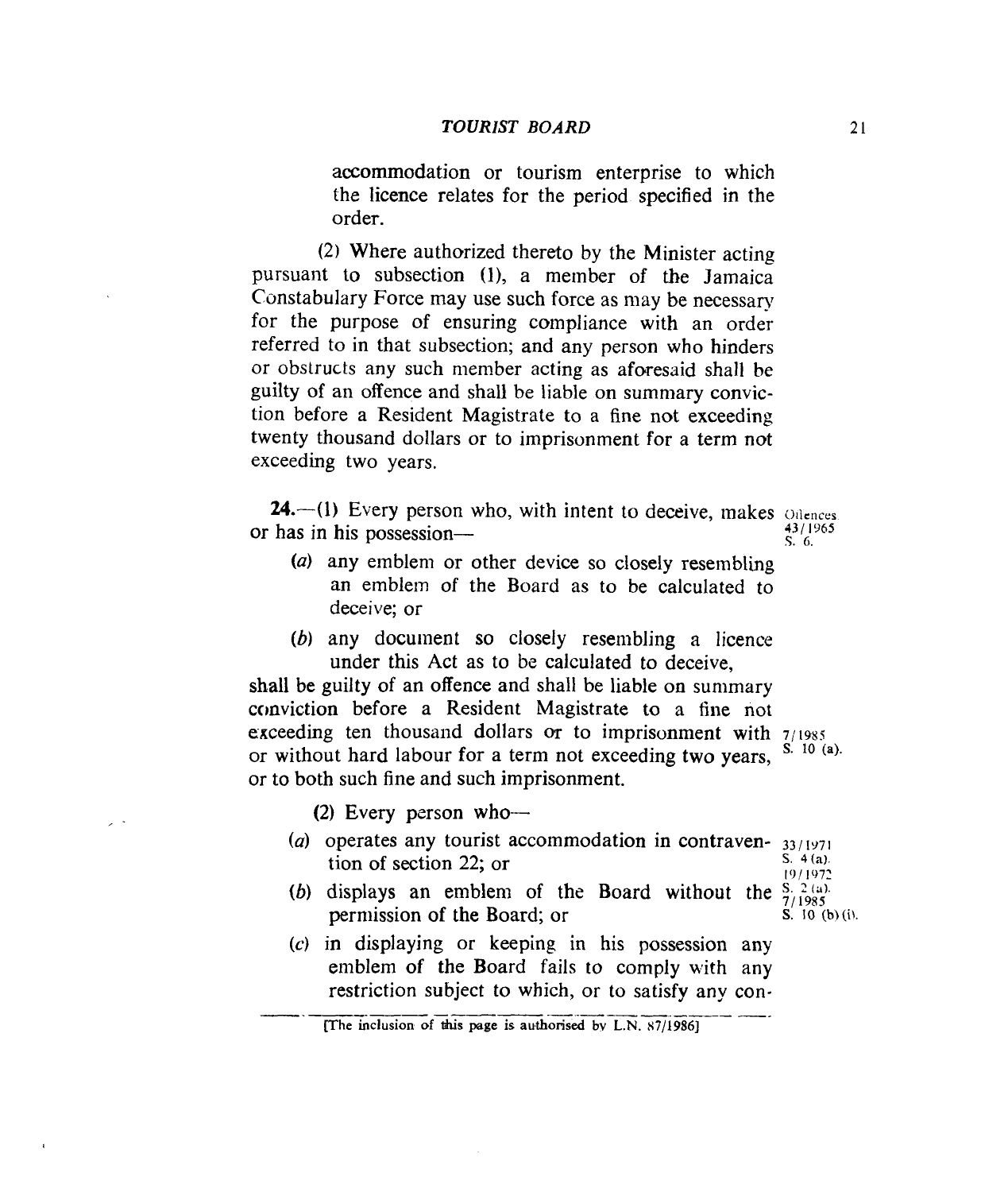dition on which, he was supplied with or permitted to display such emblem; or

(d) fails to comply with any restriction subject to which, or to satisfy any condition on which, any licence was granted to him under this Act,

shall be guilty of an offence and shall be liable on summary conviction before a Resident Magistrate to a fine not ex- $7/1585$  **S.** 10 (b) *(ii.)* ceeding ten thousand dollars and in default of payment thereof to imprisonment with or without hard labour for  $7/1985$  a term not exceeding two years, and where such offence is continued after conviction such person shall be guilty of a continuing offence and in respect of each day during which such offence continues shall be liable to a fine not exceeding five hundred dollars. *S.* **10 (b) (IV,** 

**S. 10 (c) (i). (3)** Every person who operates a hotel in contravention of section 22 shall be guilty of an offence and shall be liable **on summary** conviction before a Resident Magistrate to a fine not exceeding ten thousand dollars and in default of payment thereof to imprisonment for a term not exceeding two years, and where such offence is continued after conviction such person shall be guilty of **a** continuing offence and in respect of each day during which such offence continues shall be liable to a fine not exceeding five hundred dollars.

**7/1985 (4)** Every person who operates or maintains a tourism enterprise in contravention of section 23A shall be guilty of an offence and shall be liable on summary conviction before a Resident Magistrate to a fine not exceeding twenty thousand dollars and in default of payment thereof to imprisonment for a term not exceeding two years, and where such offence is continued after conviction such person shall be guilty of a continuing offence and in respect of each day during which such offence ccntinues shall be liable to a fine not exceeding five hundred dollars.

**7**/1985<br>**S.** 10 (b)(d).

- 
- **1911972 S. 2 (b).**
- **711985 S. 10** (c) (i). **111985**  *S* **10 (c)** (ii).
- **711985**

**<sup>[?</sup>me hclusicm d this page b authorised by L.N. 87/1986]**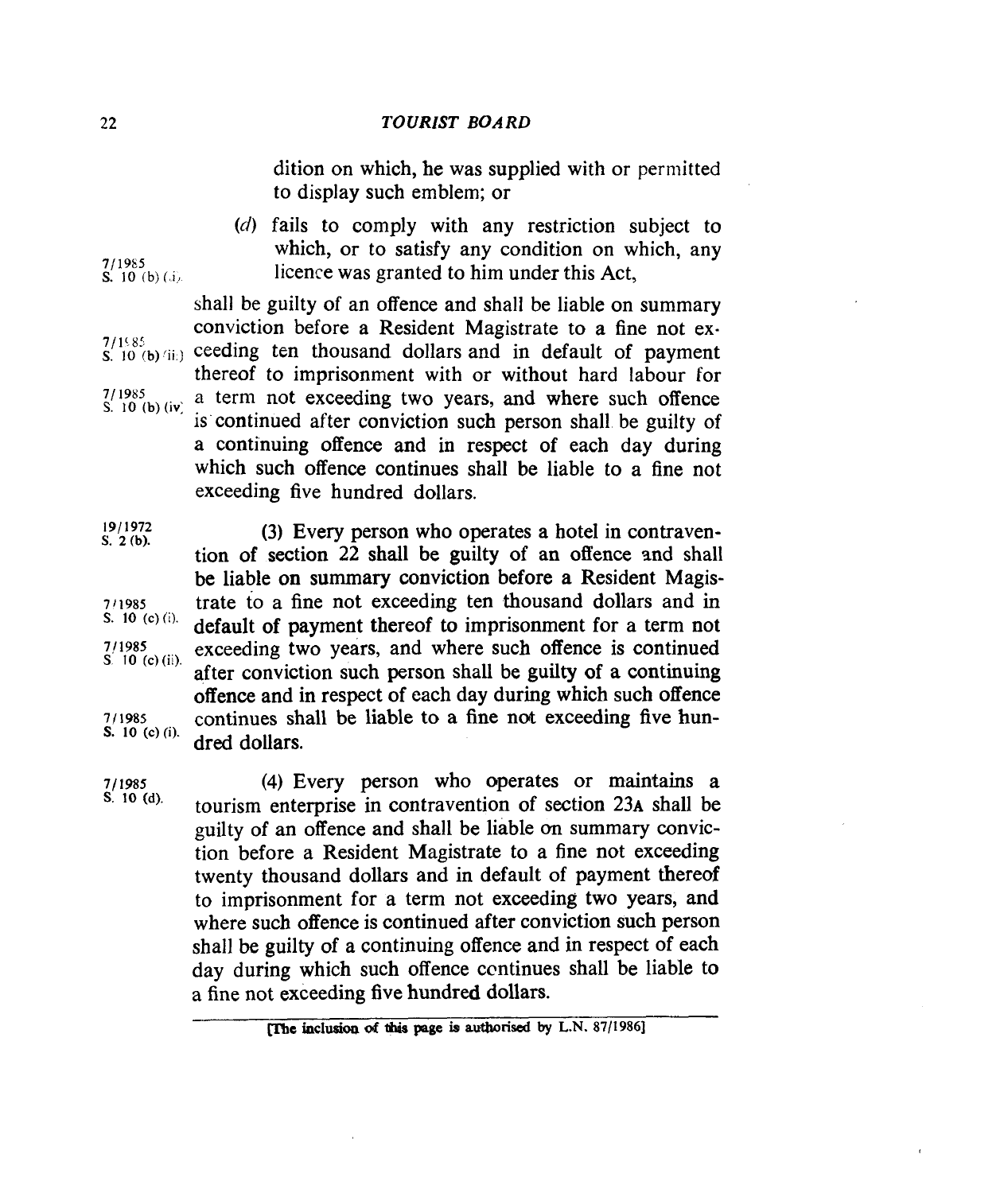(5) Every person who fails to comply with an order 7/1985 revoking or suspending a licence to operate any tourist  $S<sup>10</sup>$  (d). accommodation or a tourism enterprise shall be guilty of an offence and shall be liable on summary conviction before a Resident Magistrate-

- *(a)* where the licence **is** granted in respect of a hotel, to a fine not exceeding one thousand dollars for each room of that hotel for every day from the date on which the revocation or suspension came into effect and in default of payment thereof to imprisonment for a term not exceeding two years, **and** where such offence is continued after conviction such person shall be guilty of a continuing offence and **in**  respect of each day during which such offence continues shall be liable to **a** fine not exceeding two thousand dollars for each room of the hotel;
- **(6)** where the licence was granted in respect of a resort cottage, to a fine not exceeding ten thousand dollars and in default of payment thereof to imprisonment for a term not exceeding two years, and where such offence is continued after conviction such person shall be guilty **of** a continuing offence and in respect of each day during which the offence continues shall be liable to a fine not exceeding two thousand dollars; or
- *(c)* where thelicence was granted in respect of any other tourist accommodation or tourism enterprise, to a fine not exceeding ten thousand dollars and in default of payment thereof to imprisonment for a term **not** exceeding two years, and where such offence is continued after conviction such person shall be guilty of a continuing offence and in respect **of** any day during which the offence continues shall be liable to a fine not exceeding two thousand dollars.

plm inchdar~ **of** tbis page **b aumsed by L.N. 87/198q**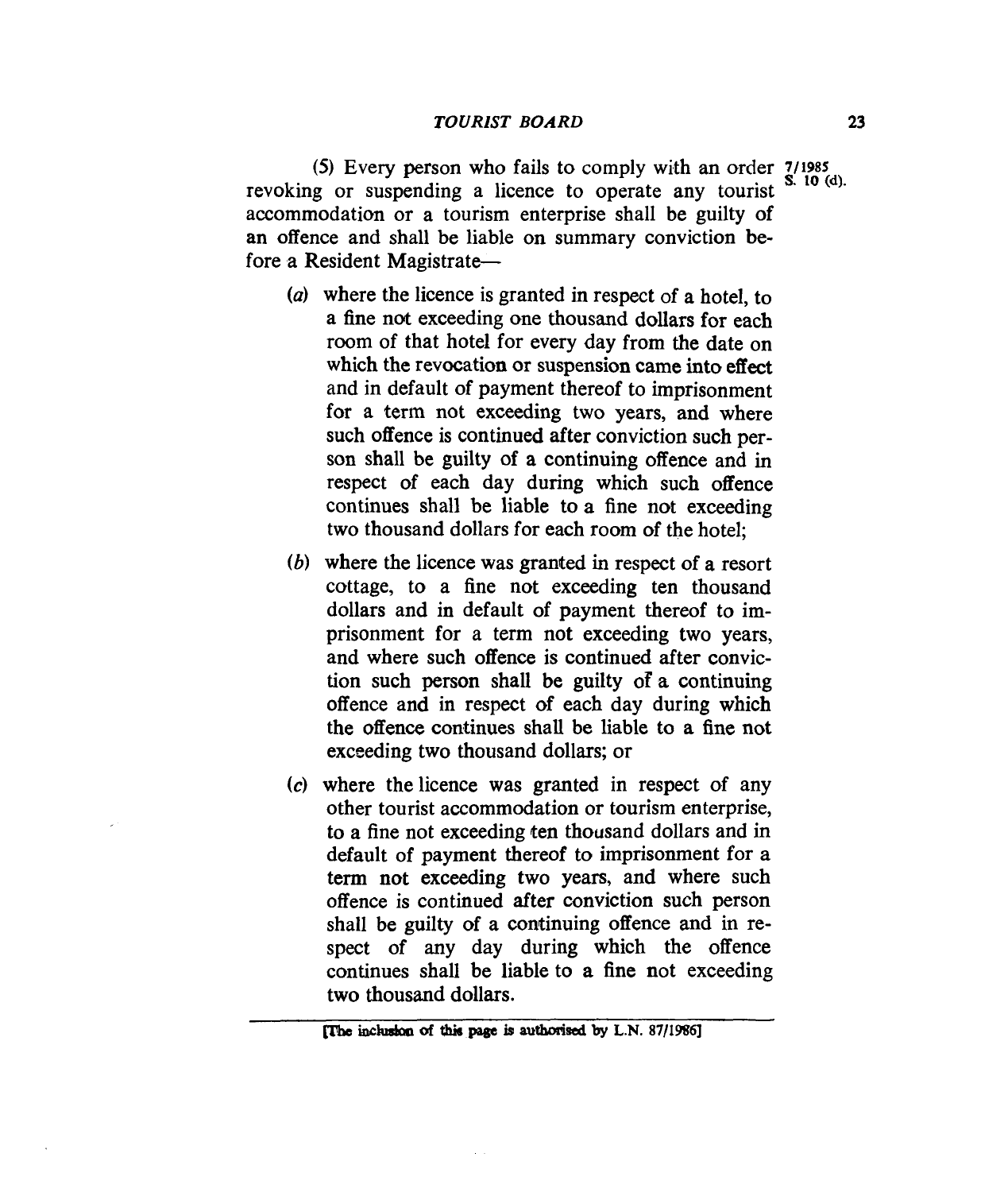**7/1985 s.** 11.

# **SCHEDULE**

(Section 23E)

#### *The Tribunal*

I. The Trihunal shall, subject to paragraph **2,** consist of three

**2.** For the hearing of any appeal under this Act the Tribunal may consist of one member sitting alone if the parties to the appeal agree.

members appointed by the Minister.

Constitution of Tribunal.

Power cf<br>one mem-<br>ber to sit alone.

Tenure **of**  office.

**3.** The members of the Tribunal shall. subject to the provisions of fhis Schedule, hold office for such period not exceedlng two years as the Minister may determine and shall be eligible for reappointment.

Acting appoint-

**4.** The Minister may appoint any person to act in the place **of** the chairman or any other member of the Tribunal in the case of the absence or inability to act of the chairman or other member.

tions.

ments. Filling of **vacan cie,.** 

*5.* (1) Any member of the Tribunal other than the chairman may at any time resign his office by instrument in writing addressed to the Minister and transmitted through the chairman, and from the date of the receipt by the Minister of such instrument that member shall cease to be a member **of** the Tribunal.

**(2)** The Chairman may at any time resign his office by instrument in writing addressed to the Minister and such resignation shall take effect **as** from the date of receipt by the Minister **of** that instrument.

Revocation of appoint-*6.* The Minister may at any time revoke the appointment of any member **of the** Tribunal if he thinks it expedient so to do.

> **7. If** any vacancy occurs in the membership of the Tribunal such vacancy shall be filled by the appointment of another member.

Publication **of**  rnembership. 8. The names of all members of the Tribun: as first constituted and every change in the membership thereof shall be published **in** the *Gazette.* 

Remuneration of members. 9. There shall be paid to the chairman and other members of the Tribunal, in respect of each appeal, **such** remuneration, whether by way of honorarium, salary or fees, and such allowances as the Minister may determine.

**Voting.**  10. Subject to paragraph 2, the decision **of** the Tribunal shall be by a majority of votes of the members, and **in** addition to an original vote, the chairman shall have a casting vote in any case in which the voting is equal.

**[The** inclusion **Sf &is page is** ailthorised **by** L.N. **87/1%bJ** 

ments. Resigna-